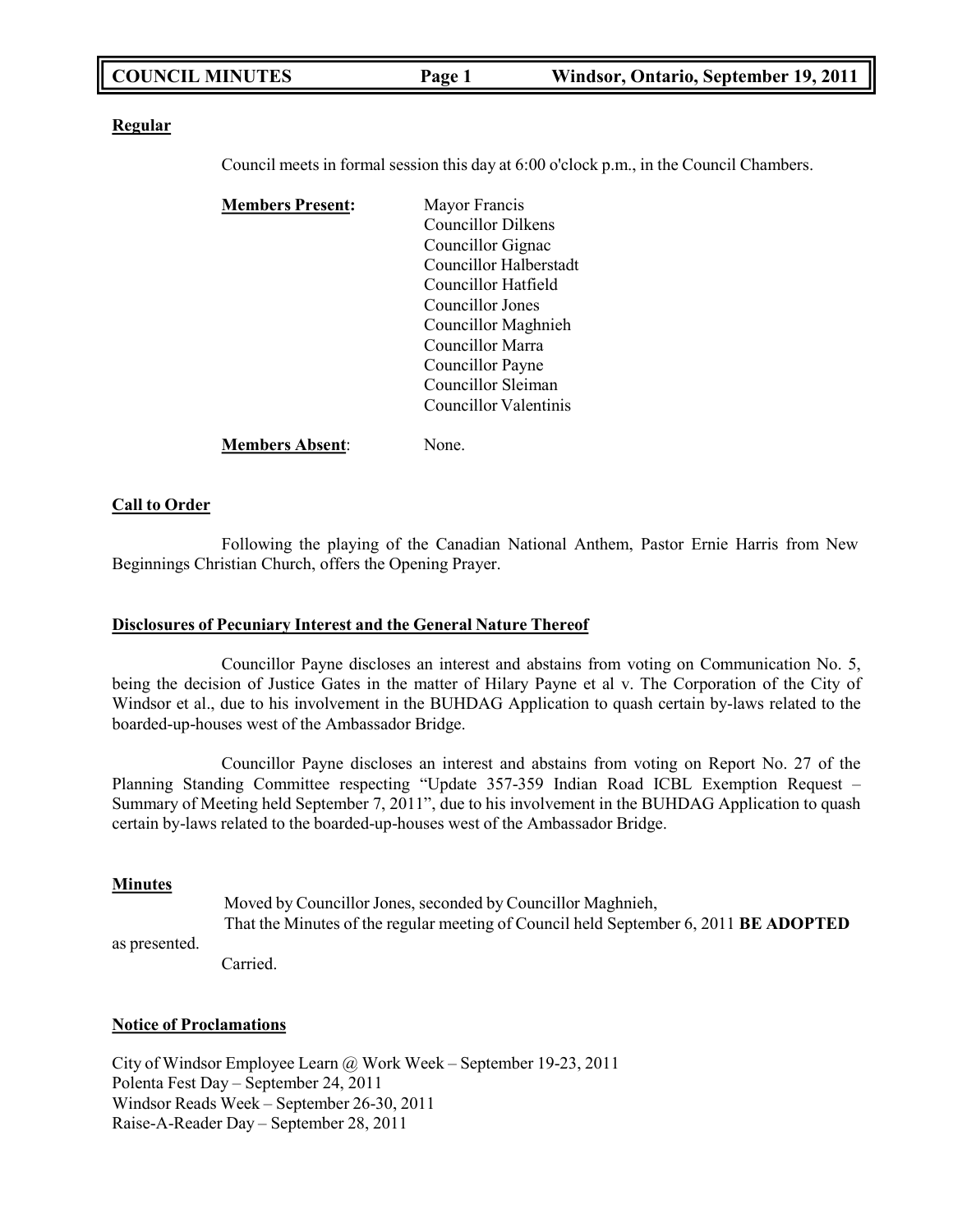## **COUNCIL MINUTES Page 2 September 19, 2011**

#### **Committee of the Whole**

Moved by Councillor Marra, seconded by Councillor Payne,

That Council do now rise and move into Committee of the Whole with the Mayor presiding for the purpose of dealing with:

- (a) communication items;
- (b) consent agenda;
- (c) hearing requests for deferrals or referrals of any items of business;
- (d) hearing presentations and delegations;
- (e) consideration of business items;
- (f) consideration of Committee reports:
	- (i) **Report of Special In-Camera Meeting or other Committee as may be held prior to Council** (if scheduled);
	- (ii) **Report of the Striking Committee** of its meeting held September 6, 2011;
	- (iii) **Report 22-24 of the Environment & Transportation Standing Committee** of its meeting held August 31, 2011;
	- (iv) **Report No. 30-33 & 35-36 of the Executive Committee** of its meeting held August 30, 2011;

(g) consideration of by-laws159-2011 through 166-2011.

Carried.

#### **Communications**

Moved by Councillor Sleiman, seconded by Councillor Valentinis,

**M241–2011** That the following Communication Items 1 to 19 inclusive, as set forth in the Council Agenda **BE REFERRED** as noted except Communication No. 20 which is dealt with as follows:

### **Communication No. 20:**

Moved by Councillor Gignac, seconded by Councillor Dilkens,

**M242-2011** That Council **APPROVE** the award of Tender No. 78-11 for the Roof Replacement Parks Yard, located at 2461 McDougall Avenue to Rauth Roofing Limited in the amount of One Hundred Seventy Two Thousand, Six Hundred Eighty Eight Dollars (\$172,688.00) excluding HST to be funded from Roof Replacement project 7085008 in accordance with the 2011 Approved Capital Budget; and

THAT the Chief Administrative Officer and City Clerk **BE AUTHORIZED** to sign a contract with the low bidder, satisfactory in form to the City Solicitor, in financial content to the Chief Financial Officer and City Treasurer, and in technical content to the Manager of Real Property Asset Planning.

Carried.

APM/11131

| <b>Item</b>    | <b>From</b>             | <b>Description</b>                                        |
|----------------|-------------------------|-----------------------------------------------------------|
|                |                         | Building Communities through Arts and Heritage.           |
|                | Heritage Canada         | <b>Executive Director of Recreation &amp; Culture</b>     |
|                |                         | Note & File                                               |
|                | <b>APR2011</b>          |                                                           |
|                |                         | Nominations for the June Callwood Outstanding Achievement |
| $\overline{2}$ | Ministry of Citizenship | Award for Voluntarism in Ontario.                         |
|                | and Immigration         | Note & File                                               |
|                |                         | <b>APR2011</b>                                            |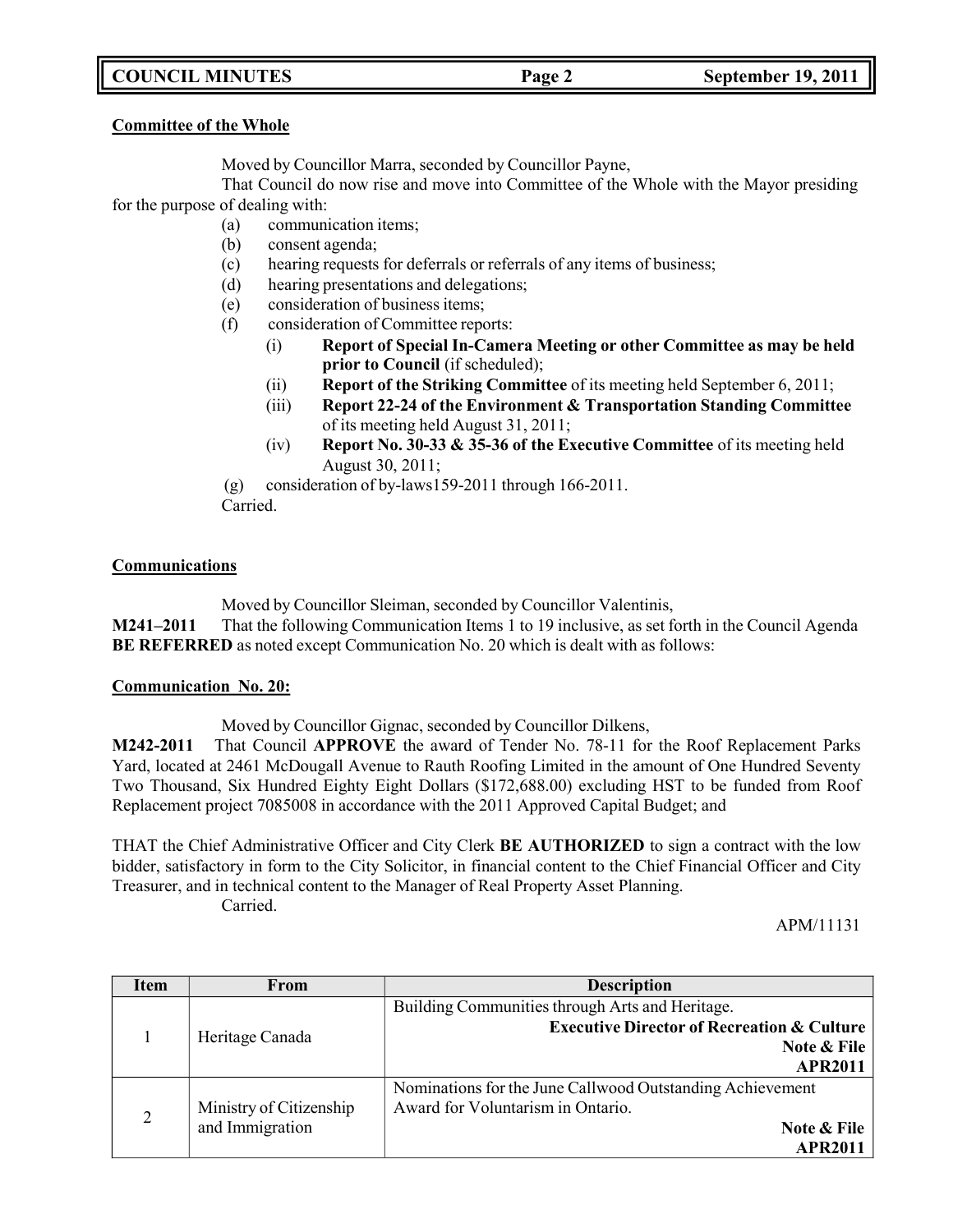**COUNCIL MINUTES Page 3 September 19, 2011**

|                           |                                                | Municipal Tools for Affordable Housing.                                                                                                      |
|---------------------------|------------------------------------------------|----------------------------------------------------------------------------------------------------------------------------------------------|
| $\mathfrak{Z}$            | Ministry of Municipal                          | <b>Executive Director of Housing &amp; Children's Services</b>                                                                               |
| Affairs and Housing       |                                                | Note & File<br><b>SS2011</b>                                                                                                                 |
|                           |                                                | AMO's 2011 Municipal Insurance Survey Results.                                                                                               |
| $\overline{4}$            | Association of<br>Municipalities of Ontario    | <b>City Solicitor</b>                                                                                                                        |
|                           | (AMO)                                          | Note & File                                                                                                                                  |
|                           |                                                | <b>MMA2011</b>                                                                                                                               |
|                           |                                                | Decision of Justice Gates in the matter of Hilary Payne et al. V. The<br>Corporation of the City of Windsor et al. Re: Court File No. CV-10- |
|                           | Ontario Superior Court of                      | 14295. (P & C memo for Mayor and members of Council only.)                                                                                   |
| 5                         | Justice                                        | Note & File                                                                                                                                  |
|                           |                                                | Z/8581                                                                                                                                       |
|                           |                                                | ST/5710                                                                                                                                      |
|                           |                                                | Adoption of resolution 191-11 to support the extension of the<br>contract of the Environmental Coordinator Assistant/WECEC                   |
|                           | Corporation of the<br>County of Essex, Mary S. | Coordinator for the period of August 27, 2011 until April 27, 2012.                                                                          |
| 6<br>Brennan, Director of |                                                | <b>Windsor-Essex County Environment Committee</b>                                                                                            |
|                           | Council Services/Clerk                         | Note & File                                                                                                                                  |
|                           |                                                | <b>MB2011</b>                                                                                                                                |
| $\boldsymbol{7}$          | Corporation of The                             | City of Windsor Looking for Poet Laureate.<br>Note & File                                                                                    |
|                           | City Of Windsor                                | <b>APR2011</b>                                                                                                                               |
|                           | Go For Health                                  | Active Communities Summit to be held at Canadian Transportation                                                                              |
|                           | Windsor-Essex                                  | Museum & Heritage Village on October 3, 2011.                                                                                                |
| 8                         | County of Essex<br>$\bullet$                   | <b>Executive Director of Operations</b>                                                                                                      |
|                           | Share the Road<br>$\bullet$                    | <b>Windsor Bicycling Committee</b><br>Note & File                                                                                            |
|                           | <b>Cycling Coalition</b>                       | <b>APR2011</b>                                                                                                                               |
|                           |                                                | Requesting that council purchase a table for local secondary students                                                                        |
| 9                         | Care for a Cause 2011                          | for the 18 <sup>th</sup> annual gala event on November 11, 2011.                                                                             |
|                           | Committee                                      | <b>COUNCIL DIRECTION REQUESTED</b><br><b>APR2011</b>                                                                                         |
|                           |                                                | Letter of thanks for endorsing Bill 22, an act to amend the Children's                                                                       |
| 10                        | A Group of Grandparents                        | Law Reform Act.                                                                                                                              |
|                           | from Southern Ontario                          | Note & File                                                                                                                                  |
|                           |                                                | <b>SS2011</b><br>Request to support the resolution to create an economic development                                                         |
|                           | Southwest Economic                             | fund specifically for Southwestern Ontario.                                                                                                  |
| 11                        | Alliance                                       | <b>COUNCIL DIRECTION REQUESTED</b>                                                                                                           |
|                           |                                                | <b>GP2011</b>                                                                                                                                |
|                           |                                                | Application of Madiva 2000 Inc. for Site Plan Approval to permit                                                                             |
| 12                        | Manager of Urban Design                        | industrial use located at Maplewood Drive.<br>Note & File                                                                                    |
|                           |                                                | ZS/11176                                                                                                                                     |
|                           |                                                | Application of Windsor Regional Hospital for Site Plan Approval to                                                                           |
| 13                        | Manager of Urban Design                        | permit new residence and pool addition located at 1453 Prince Road.                                                                          |
|                           |                                                | Note & File                                                                                                                                  |
|                           |                                                | ZS/11177                                                                                                                                     |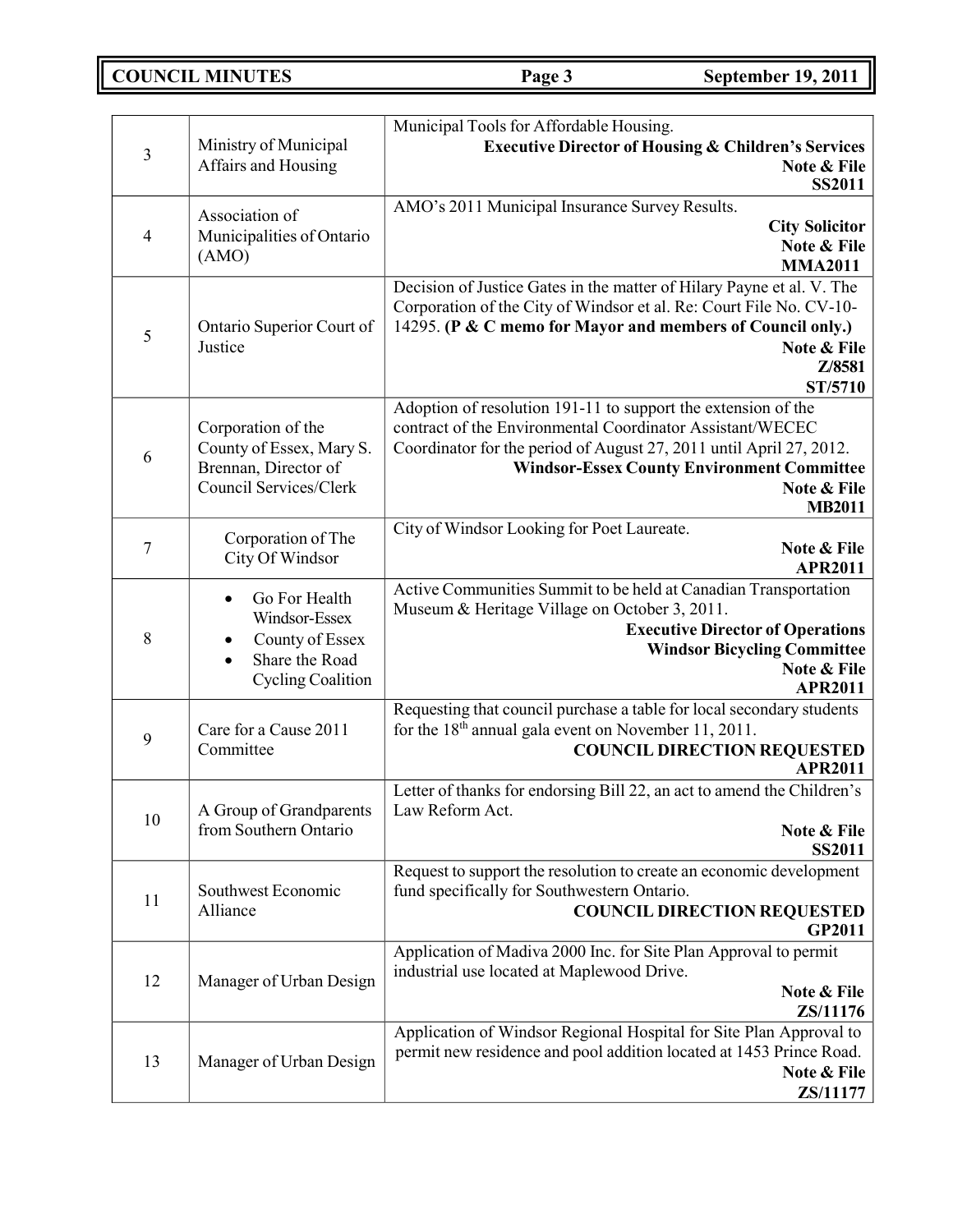**COUNCIL MINUTES Page 4 September 19, 2011**

| 14 | Manager of Urban Design                                              | Application of Cor-Del Inc. for Site Plan Approval to permit a Beer<br>Store and future retail/commercial property located at 790 Goyeau.<br>Note & File<br>ZS/11178                                                                                      |
|----|----------------------------------------------------------------------|-----------------------------------------------------------------------------------------------------------------------------------------------------------------------------------------------------------------------------------------------------------|
| 15 | Manager of Urban Design                                              | Application of Office Authority Inc. for Site Plan Approval to permit<br>construction of a warehouse addition at the rear of the existing<br>warehouse located at 1835 Provincial Road.<br>Note & File<br>ZS/11179                                        |
| 16 | Manager of Urban Design                                              | Application of Les Aliments Dainty Foods Inc. for Site Plan<br>Approval to permit a truck loading bay expansion located at 725<br>Broadway Street.<br>Note & File<br>ZS/11180                                                                             |
| 17 | Manager of Development<br>Applications                               | Application of Gurbax Singh Wahid for zoning amendment to permit<br>the addition of a light automobile repair shop to the permitted uses<br>and the associated parking area for lands located at 1587 Windsor<br>Avenue.<br>Note & File<br>ZB/11183       |
| 18 | Manager of Development<br>Applications                               | Application of City of Windsor for zoning amendment to permit<br>supplementary use to allow for a medical clinic in part of the<br>building for lands located at 3325 College Avenue and the parking<br>lot across the street.<br>Note & File<br>ZB/11044 |
| 19 | Manager of Development<br>Applications                               | Application of Roman Catholic Episcopal Corporation of the<br>Diocese of London for zoning amendment to permit the parcel to be<br>divided and sold in two parts for lands located at 1630/1640<br>Partington.<br>Note & File<br>ZB/11130                 |
| 20 | Manager of Real Property<br><b>Asset Planning</b><br>$\sim$ $\sim$ 1 | Correction to Council Resolution CR210/2011.<br><b>COUNCIL DIRECTION REQUESTED</b><br><b>APM/11131</b>                                                                                                                                                    |

Carried.

Councillor Payne discloses an interest and abstains from voting on Communication No. 5.

## **Consent Agenda**

Moved by Councillor Dilkens, seconded by Councillor Gignac,

That the following Consent Agenda and the recommendations contained in the administrative reports **BE APPROVED** as amended:

- Item 1 Application for Part Lot Control Exemption, 617847 Ontario Limited (11969, 11973, 11985 and 11989 Cobblestone Crescent)
- Item 2 Request to Grant Executive Director, Operations, Signing Authority on Vehicle Information Agreements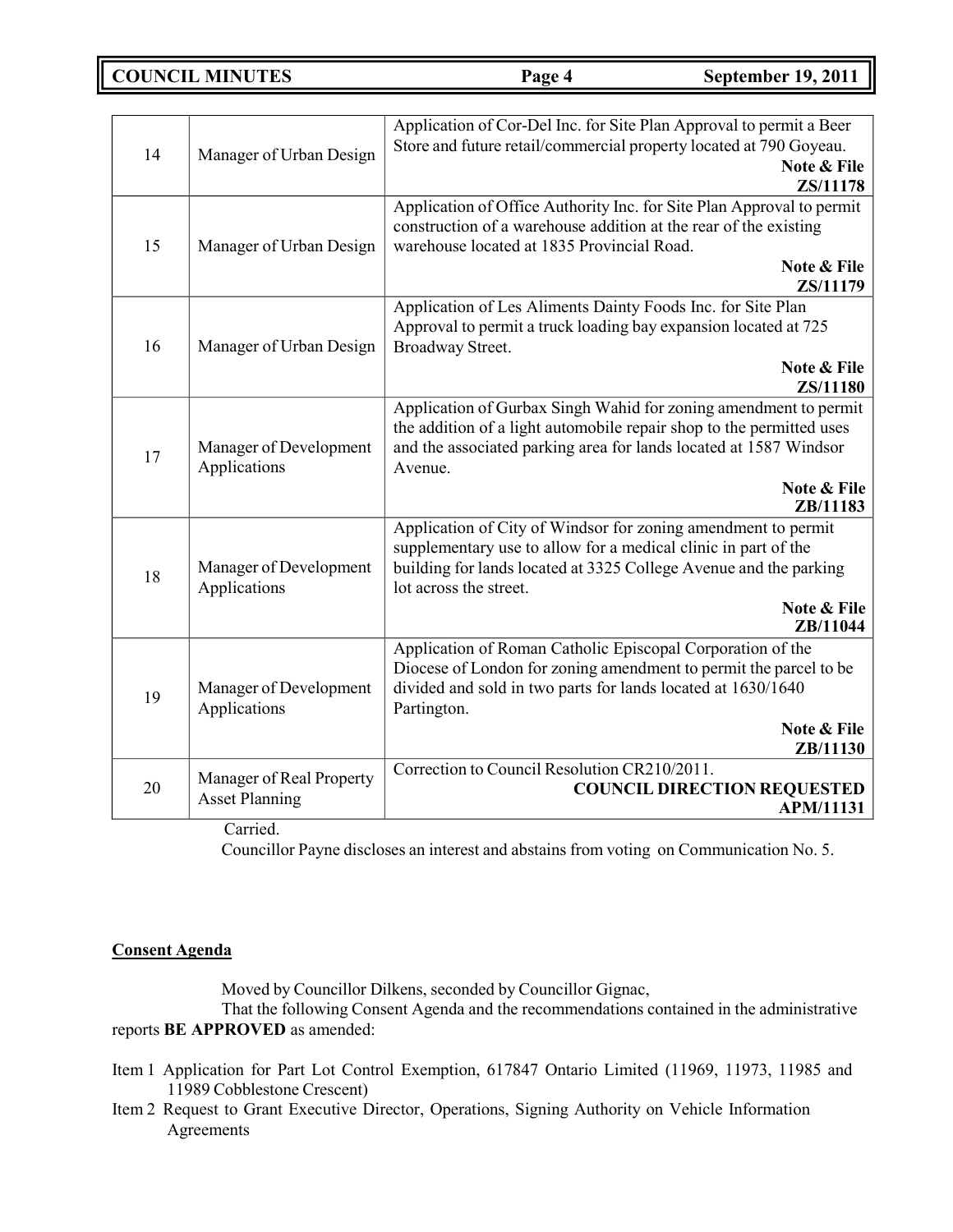| <b>COUNCIL MINUTES</b><br><b>September 19, 2011</b><br>Page 5 |  |
|---------------------------------------------------------------|--|
|---------------------------------------------------------------|--|

- Item 3 Riverside Drive Vista Improvements Phase 1 Riverdale Drive to Lauzon Road RFP #04-11- Retain Consultant
- Item 4 City Centre Streetscape Improvements, Phase 3, 4 & 5 Completion Report

Carried.

#### **Deferrals and/or Referrals and Withdrawals**

None requested.

#### **Presentations & Delegations:**

#### **PRESENTATIONS:**

## **Special presentation to recently retired City of Windsor Fire Chief Dave Fields from Mayor and City Council.**

David Fields, recently retired City of Windsor Fire Chief, appears before Council at the request of the Mayor and Members of Council for a special presentation in appreciation for his years of Public Service and Commitment to the Community.

#### **DELEGATIONS**

### **Report No. 31 of the Social Development, Health & Culture Standing Committee (The Salvation Army – Closure of Residential Programs)**

## **Major Patricia Phinney, Divisional Secretary for Public Relations and Development, The Salvation Army (Ontario Great Lakes Division)**

Major Patricia Phinney, Divisional Secretary for Public Relations and Development, The Salvation Army (Ontario Great Lakes Division), appears before Council and is available for questions regarding the request to approve the allocation of up to \$200,000. per year in each of 2011 and 2012 to the Salvation Army Windsor Community and Rehabilitation Centre for the provision of enhanced employment services.

(For final disposition of this matter, see Report Section.)

#### **Report No. 23 of the Environment & Transportation Standing Committee (Parking By-law 9023 – Recommended Amendments on Lappan Ave., Woodward Blvd., Blossom Crt., and Jane Crt.)**

#### **John Charbonneau, resident of Ward 9**

John Charbonneau, resident of Ward 9, appears before Council to speak in opposition to the proposed parking restrictions on Lappan Avenue as the subdivision has been in existence for the past 21 years and the on-street parking has never been an issue during all this time, and concludes by stating that he has medical reasons which require support workers to tend to him at his house daily and thus require parking.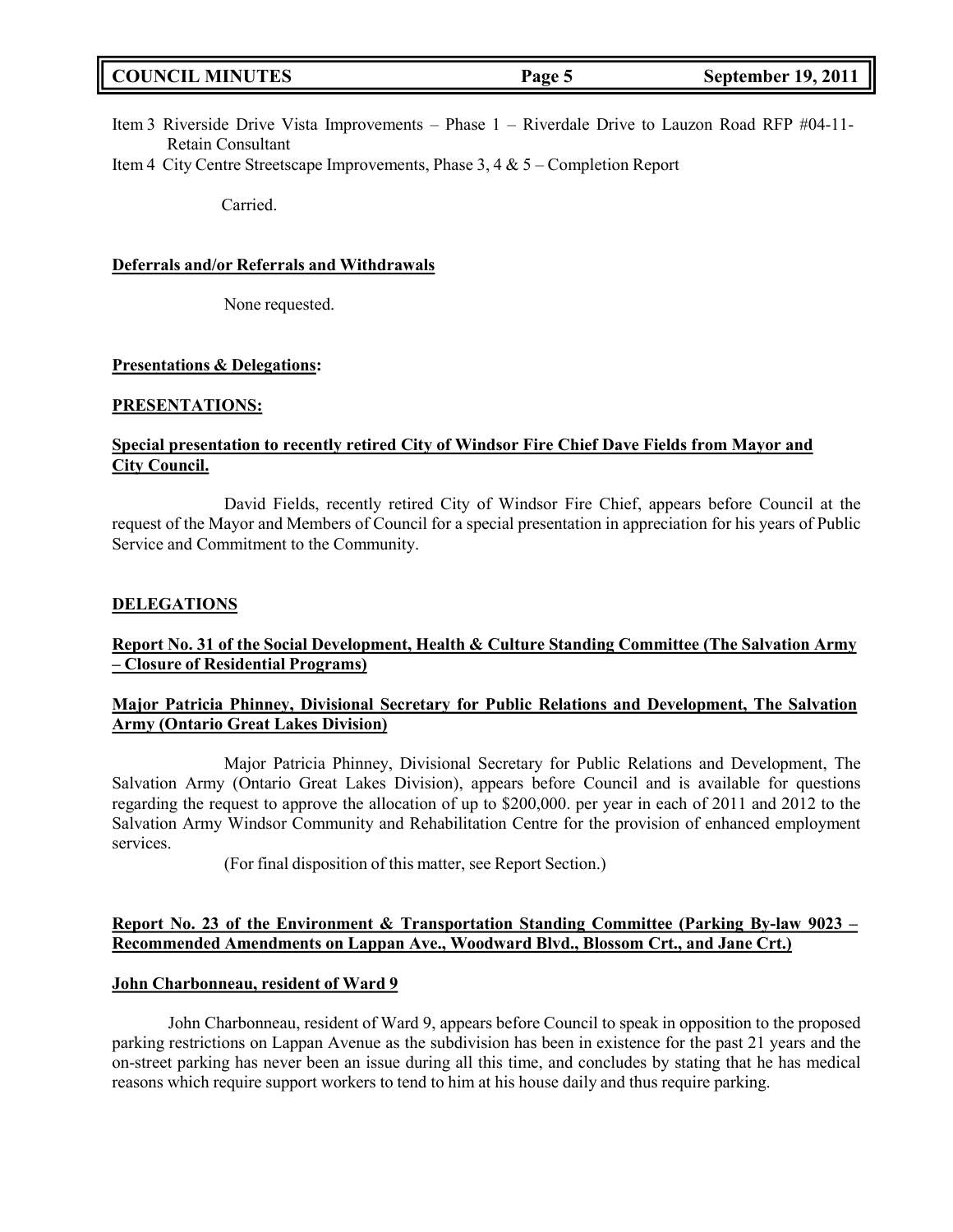|  | <b>COUNCIL MINUTES</b> | Page 6 | <b>September 19, 2011</b> |
|--|------------------------|--------|---------------------------|
|--|------------------------|--------|---------------------------|

Moved by Councillor Payne, seconded by Councillor Dilkens,

That the Executive Director of Operations BE DIRECTED to develop an overall City policy regarding parking on both sides of streets and the need for safe, efficient access by emergency vehicles as well as Public Works Operations for refuse collection and snow removal.

> The motion is put and is lost. Aye Votes: Councillors Payne and Dilkens. Nay Votes: Councillors Gignac, Sleiman, Halberstadt, Maghnieh, Hatfield, Marra, Valentinis and Jones. (For final disposition of this matter, see Report Section.)

#### **Report No. 27 of the Planning Standing Committee (Update 357-359 Indian road ICBL Exemption Request – Summary of Meeting held September 7, 2011)**

#### **Djordje Stajic, resident of Ward 2**

Djordje Stajic, resident of Ward 2, appears before Council to speak in support of the Applicant's request for exemption to the Sandwich Interim Control By-law for 357-359 Indian Road, stating that this particular file has experienced many time consuming challenges required by the Planning Standing Committee.

#### **John Palombo, resident of Ward 2**

John Palombo, resident of Ward 2, appears before Council to speak with regards to the request by the Applicant for exemption to the Sandwich Interim Control By-law for 357-359 Indian Road, stating that the area has had to endure a negative image lately, and that Council needs to do the right thing when it comes to this area, and concludes by requesting that at minimum, Council authorize the erection of signage in the area, indicating as to what is currently taking place.

#### **Ashley Hebert, resident of Ward 2**

Ashley Hebert, resident of Ward 2, appears before Council to speak in support of the Applicant's request for exemption to the Sandwich Interim Control By-law for 357-359 Indian Road, stating that the goals being sought should be allowed to be achieved, or at least offer a fair compromise.

#### **Bill Davies, resident of Ward 2**

Bill Davies, resident of Ward 2, appears before Council to speak in support of the Applicant's request for exemption to the Sandwich Interim Control By-law for 357-359 Indian Road, stating that the Applicant has had nothing but frustrations with this particular file, with too many requirements by the City, which in turn is unfair to the immediate surrounding area and to taxpayers.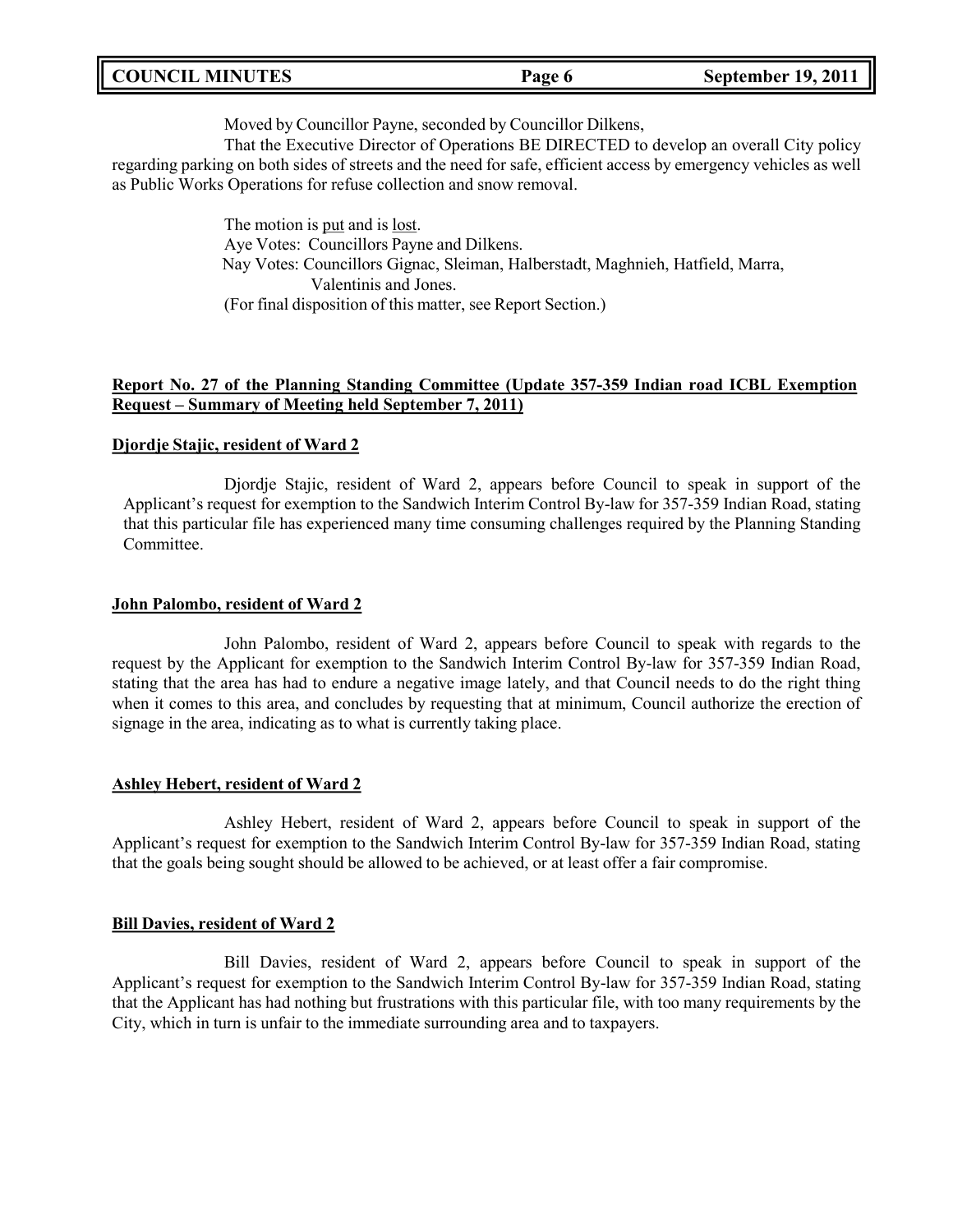### **Kevin Flood, property owner**

Kevin Flood, property owner, appears before Council to speak in support of his request for exemption to the Sandwich Interim Control By-law for 357-359 Indian Road, providing a brief overview of his proposal, as well as a historical summary of the subject property, and concludes by stating that he has agreed to every requirement directed by the Planning Department, with the exception of cedar shade siding as it is not financially viable for him.

#### **Anne Marie Laniak, property owner**

Anne Marie Laniak, property owner, appears before Council to speak in support of the request for exemption to the Sandwich Interim Control By-law for 357-359 Indian Road, and concludes by questioning some of the requirements directed by the Planning Department with regards to "historical / architectural significance".

Mayor Francis leaves the meeting at 7:10 o'clock p.m. and Councillor Dilkens assumes the Chair.

Mayor Francis returns to the meeting at 7:14 o'clock p.m. and Councillor Dilkens returns to his seat at the Council table.

(For final disposition of this matter, see Report Section)

## **Ontario Ministry of Agriculture, Food and Rural Affairs Funding Agreement – City of Windsor Aquatic and Library Complex**

### **David Hanna, resident of Ward 1**

David Hanna, resident of Ward 1, appears before Council to speak in support of the Ontario Ministry of Agriculture, Food and Rural Affairs Funding Agreement for the City of Windsor Aquatic and Library Complex, and concludes by offering suggestions in terms of long-range planning and foresight, such as greening initiatives.

SR/11026 5

(For final disposition of this matter, see **CR246/2011** in Schedule "A" attached hereto.)

### **Regular Business Items (for final disposition of these matters see Schedule "A" attached)**

Nil.

### **Consideration of Committee Reports**

Moved by Councillor Gignac, seconded by Councillor Jones,

**M243-2011** That **Report No. 27 of the Planning Standing Committee** - Update - 357-359 Indian Road ICBL Exemption Request - Summary of Meeting held September 7, 2011, of its meeting held September 12, 2011 **BE ADOPTED** as presented.

Carried.

Councillors Halberstadt and Sleiman voting nay.

Councillor Payne discloses an interest and abstains from voting on this matter.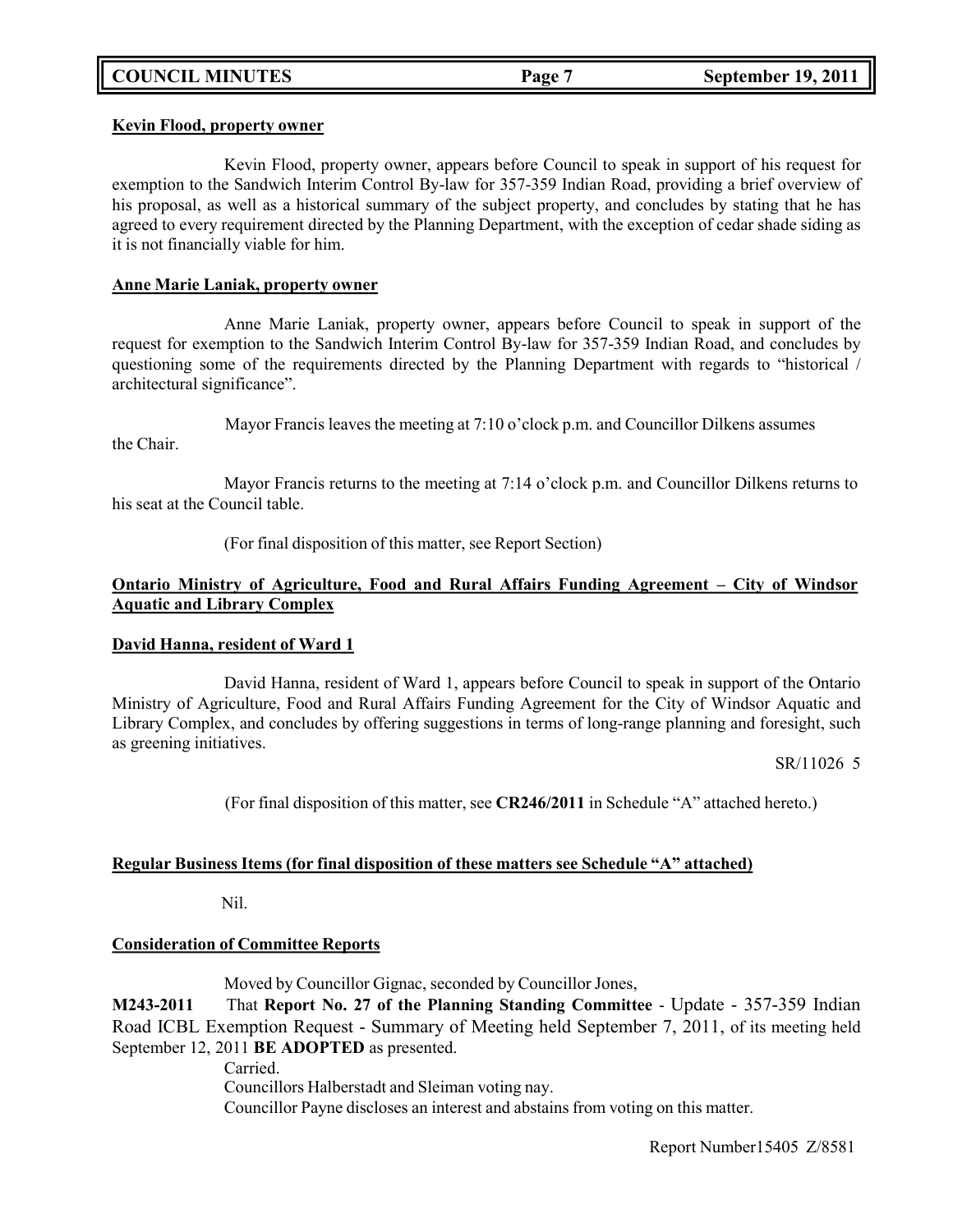| <b>COUNCIL MINUTES</b> | Page 8 | <b>September 19, 2011</b> |
|------------------------|--------|---------------------------|
|                        |        |                           |

Moved by Councillor Jones, seconded by Councillor Maghnieh, **M244-2011** That the **Report of the special In-camera** meeting held September 19, 2011 **BE ADOPTED** as presented. Carried. Councillor Marra was absent from the meeting when the vote was taken on this matter. ACO2011 Moved by Councillor Jones, seconded by Councillor Maghnieh, **M245-2011** That the **Report of the Striking Committee** of its meeting held September 6, 2011 **BE ADOPTED** as presented. Carried. Councillor Marra was absent from the meeting when the vote was taken on this matter. MB2011

Moved by Councillor Jones, seconded by Councillor Maghnieh, **M246-2011** That **Report No. 22 of the Environment & Transportation Standing Committee** - Parking By-Law 9023 – Amendments surrounding St. James Elementary Catholic School, of its meeting held August 31, 2011 **BE ADOPTED** as presented. Carried.

Report Number 15452 ST2011

Moved by Councillor Hatfield, seconded by Councillor Sleiman,

**M247-2011** That **Report No. 23 of the Environment & Transportation Standing Committee** - Parking By-law 9023 – Recommended Amendments on Lappan Ave., Woodward Blvd., Blossom Crt., and Jane Crt., of its meeting held August 31, 2011 **BE ADOPTED AS AMENDED** to reflect the following:

That the Parking By-law 9023 **BE AMENDED** as listed and attached in Appendix "A", modifying as appropriate to restrict parking on the north side of Lappan Avenue from Bliss Road to Woodward Boulevard, thereby allowing parking on the south side and further, that the City Solicitor **BE DIRECTED** to prepare the necessary documents to amend the by-law.

Carried.

Report Number 15451 ST2011

Moved by Councillor Jones, seconded by Councillor Maghnieh, **M248-2011** That **Report No. 24 of the Environment & Transportation Standing Committee** - Enviro-Expo 2011, of its meeting held August 31, 2011 **BE ADOPTED** as presented. Carried.

Report Number 15404 GCE2011

## *M249-2011 RESCINDED BY CR252/2014 ADOPTED OCTOBER 6, 2014 M249-2011 AMENDED BY M105-2013 ADOPTED MARCH 25, 2013*

Moved by Councillor Jones, seconded by Councillor Maghnieh,

**M249-2011** That **Report No. 30 of the Executive Committee** - Project Management Methodology Policy & Procedure, of its meeting held August 30, 2011 **BE ADOPTED** as presented.

Carried.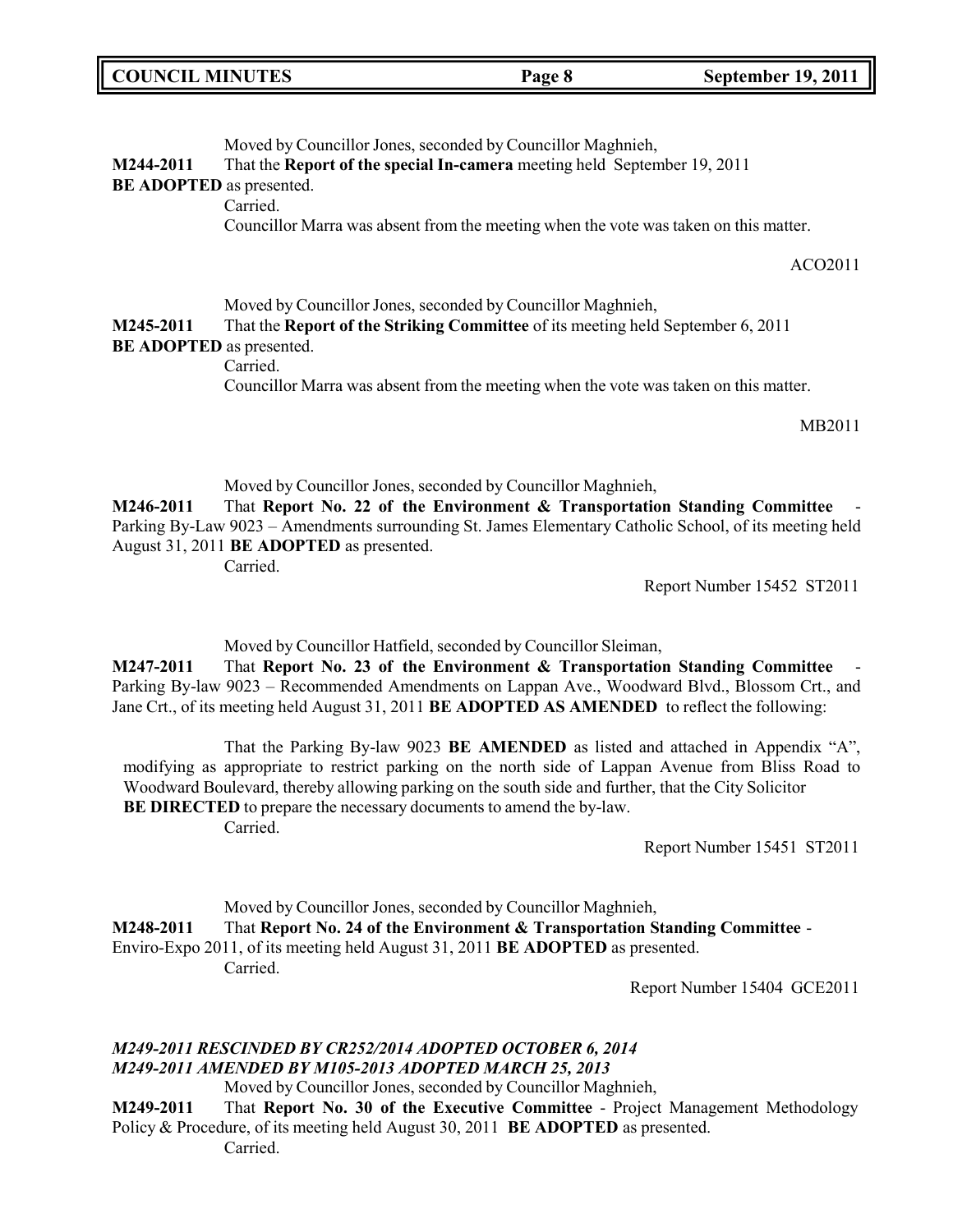| <b>COUNCIL MINUTES</b> |                                                                                                                                                                                                                                                                                                           | Page 9 | <b>September 19, 2011</b>      |
|------------------------|-----------------------------------------------------------------------------------------------------------------------------------------------------------------------------------------------------------------------------------------------------------------------------------------------------------|--------|--------------------------------|
|                        |                                                                                                                                                                                                                                                                                                           |        | Report Number 15454 APM/7057   |
| M250-2011              | Moved by Councillor Jones, seconded by Councillor Maghnieh,<br>That Report No. 31 of the Executive Committee - Building Department Assumption of<br>Water Service Inspections from Windsor Utilities Commission (WUC), of its meeting held August 30, 2011<br><b>BE ADOPTED</b> as presented.<br>Carried. |        |                                |
|                        |                                                                                                                                                                                                                                                                                                           |        | Report Number 15250 MU2011     |
| M251-2011              | Moved by Councillor Jones, seconded by Councillor Maghnieh,<br>That Report No. 32 of the Executive Committee - Delegation of Authority Semi-Annual<br>Status Report for Period January 1, 2011 through June 30, 2011, of its meeting held August 30, 2011<br><b>BE ADOPTED</b> as presented.<br>Carried.  |        |                                |
|                        |                                                                                                                                                                                                                                                                                                           |        | Report Number 15456<br>AS/7748 |
| M240-2011              | Moved by Councillor Jones, seconded by Councillor Maghnieh,<br>That Report No. 33 of the Executive Committee - Memorandum of Understanding for<br>Service Delivery Collaboration, of its meeting held August 30, 2011 BE ADOPTED as presented.<br>Carried.                                                |        |                                |
|                        |                                                                                                                                                                                                                                                                                                           |        | Report Number 15439<br>GP2011  |
| M252-2011              | Moved by Councillor Jones, seconded by Councillor Maghnieh,<br>That Report No. 35 of the Executive Committee -- Proposed Building Permit Fee Reserve<br>Deficit Reduction Action Plan, of its meeting held August 30, 2011 BE ADOPTED as presented.<br>Carried.                                           |        |                                |
|                        |                                                                                                                                                                                                                                                                                                           |        | Report Number 15110 SB2011     |
| M253-2011              | Moved by Councillor Jones, seconded by Councillor Maghnieh,<br>That Report No. 36 of the Executive Committee Capital Project Variance Report as at June<br>30, 2011, of its meeting held August 30, 2011 BE ADOPTED as presented.<br>Carried.                                                             |        |                                |
|                        |                                                                                                                                                                                                                                                                                                           |        | Report Number 15446 AFB/10824  |
| M254-2011              | Moved by Councillor Jones, seconded by Councillor Maghnieh,<br>That Report No. 31 of the Social Development, Health & Culture Standing Committee -<br>The Salvation Army - Closure of Residential Programs, of its meeting held September 14, 2011<br><b>BE ADOPTED</b> as presented.<br>Carried.         |        |                                |
|                        |                                                                                                                                                                                                                                                                                                           |        | Report Number15477 SSI/1857    |

Ш

**By-laws**

Moved by Councillor Hatfield, seconded by Councillor Payne, That the following By-laws No. 159-2011 through 166-2011 be introduced and read a first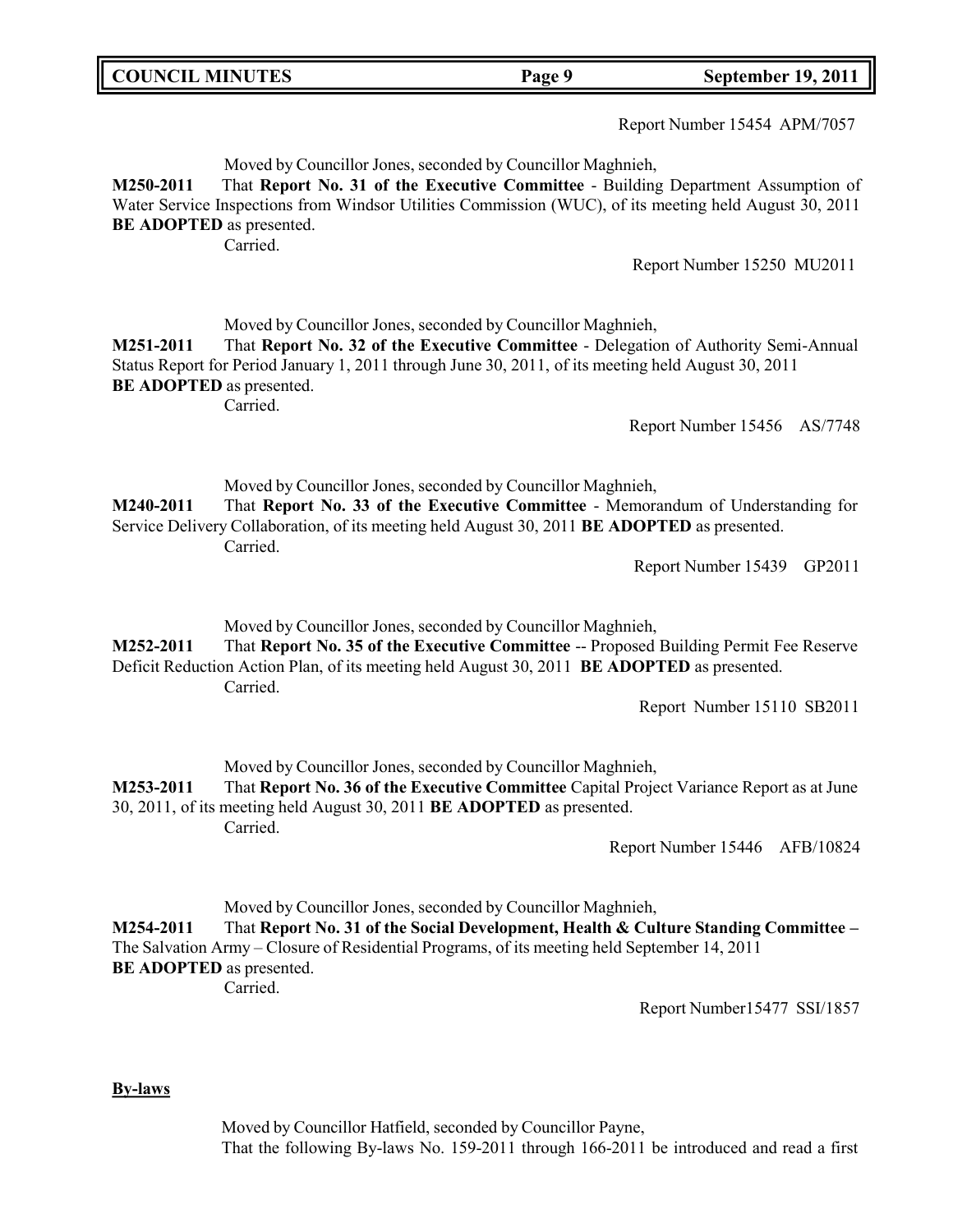## **COUNCIL MINUTES Page 10 September 19, 2011**

and second time:

- 159-2011 "A BY-LAW TO PROVIDE THAT PART-LOT CONTRAL SHALL NOT APPLY TO CERTAIN LAND THAT IS WITHIN *REGISTERED PLAN 12M465*, IN THE CITY OF WINDSOR"
- 160-2011 "A BY-LAW TO AUTHORIZE THE ENTERING INTO OF AN AGREEMENT BETWEEN THE CORPORATION OF THE CITY OF WINDSOR AND HER MAJESTY THE QUEEN IN RIGHT OF ONTARIO, AS REPRESENTED BY THE MINISTER OF AGRICULTURE, FOOD AND RURAL AFFAIRS"
- 161-2011 "A BY-LAW TO FURTHER AMEND BY-LAW NUMBER 9023 BEING A BY-LAW TO REGULATE VEHICLUAR PARKING WITHIN THE LIMITS OF THE CITY OF WINDSOR ON MUNICIPAL STREETS, MUNICIPAL PARKING LOTS AND PRIVATE PROPERTIES"
- 162-2011 "A BY-LAW TO ESTABLISH LANDS AS A PUBLIC HIGHWAY KNOWN AS NORTHWOOD STREET, IN THE CITY OF WINDSOR"
- 163-2011 "A BY-LAW TO FURTHER AMEND BY-LAW 188-2000, BEING A BY-LAW TO APPOINT PROVINCIAL OFFENCES OFFICERS FOR THE CORPORATION OF THE CITY OF WINDSOR"
- 164-2011 "A BY-LAW TO FURTHER AMEND BY-LAW NUMBER 85-18 CITED AS THE "TOWNSHIP OF SANDWICH SOUTH COMPREHENSIVE ZONING BY-LAW"
- 165-2011 "A BY-LAW TO FURTHER AMEND BY-LAW NUMBER 8600 CITED AS THE "CITY OF WINDSOR ZONING BY-LAW" "
- 166-2011 "A BY-LAW TO CONFIRM THE PROCEEDINGS OF THE COUNCIL OF THE CORPORATION OF THE CITY OF WINDSOR AT ITS MEETING HELD ON THE NINETEENTH DAY OF SEPTEMBER, 2011"

Carried. Councillor Marra was absent from the meeting when the vote was taken on this matter.

Moved by Councillor Sleiman, seconded by Councillor Valentinis,

That the Committee of the Whole does now rise and report to Council respecting the business items considered by the Committee:

- **1) Communication Items (as amended)**
- **2) Consent Agenda (as presented)**
- **3) Items Deferred**
- **Items Referred**
- **4) Consideration of the Balance of Business Items (see Schedule "A")**
- **5) Committee Reports (as amended)**
- **6) By-laws given first and second readings (as presented)**

Carried.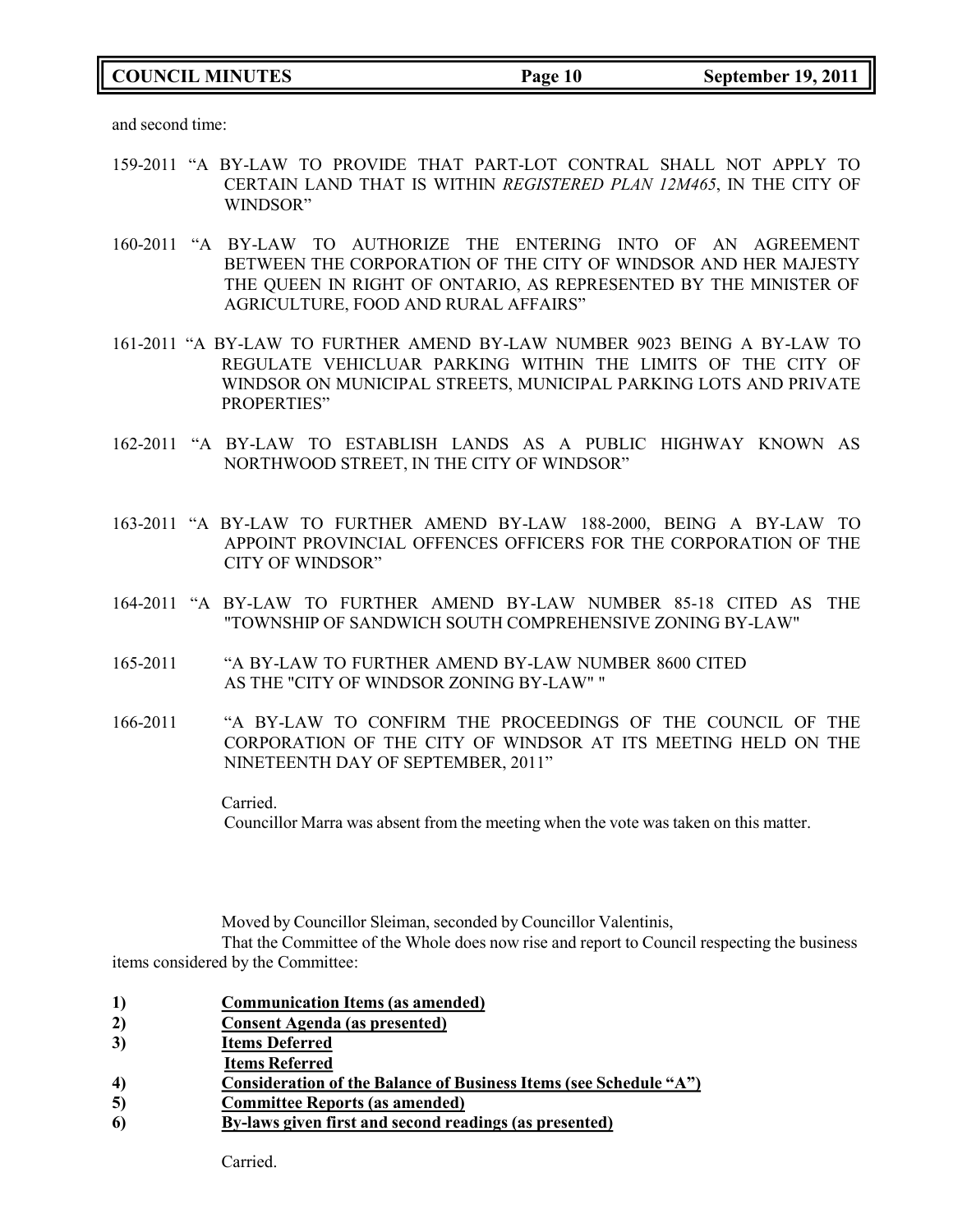| <b>COUNCIL MINUTES</b><br><b>September 19, 2011</b><br>Page 11 |  |
|----------------------------------------------------------------|--|
|----------------------------------------------------------------|--|

Councillor Marra was absent from the meeting when the vote was taken on this matter.

#### **Notices of Motion**

None presented.

#### **Third Reading of By-laws**

Moved by Councillor Dilkens, seconded by Councillor Gignac,

That the following By-laws No. 159-2011 to 166-2011, having been read a first and second time be now read a third time and finally passed and that the Mayor and Clerk **BE AUTHORIZED** to sign and seal the same notwithstanding any contrary provision of the Council.

Carried.

Councillor Marra was absent from the meeting when the vote was taken on this matter.

#### **Petitions**

None presented.

#### **Council Questions**

Moved by Councillor Jones, seconded by Councillor Maghnieh,

**M255-2011** That the following Council Question by Councillor Gignac **BE APPROVED**, and that Administration **BE DIRECTED** to proceed with the necessary actions to respond to the Council Question in the form of a verbal report at the Executive Committee of Council, consistent with Council's instructions, and in accordance with Section 17.1 of the Procedure By-law 98-2011:

#### **CQ60-2011**

Asks what bylaws/prior regulations are in place to address e-bikes, where they can be operated, and by whom (age restrictions)? Do these vehicles require insurance?

ST2011 (September 19, 2011)

Carried.

Councillor Marra was absent from the meeting when the vote was taken on this matter.

Moved by Councillor Jones, seconded by Councillor Maghnieh,

**M263-2011** That the following Council Question by Councillor Halberstadt **BE APPROVED**, and that Administration **BE DIRECTED** to proceed with the necessary actions to respond to the Council Question in the form of a verbal report at the Executive Committee of Council, consistent with Council's instructions, and in accordance with Section 17.1 of the Procedure By-law 98-2011:

#### **CQ61-2011**

Asks for a verbal report at Executive Committee on the prospect of rehabilitation at the road and curb on Willistead Crescent, including information on the last time the Crescent was improved and the estimated cost of bringing it up to 2011 standards.

SW2011 (September 19, 2011)

Carried.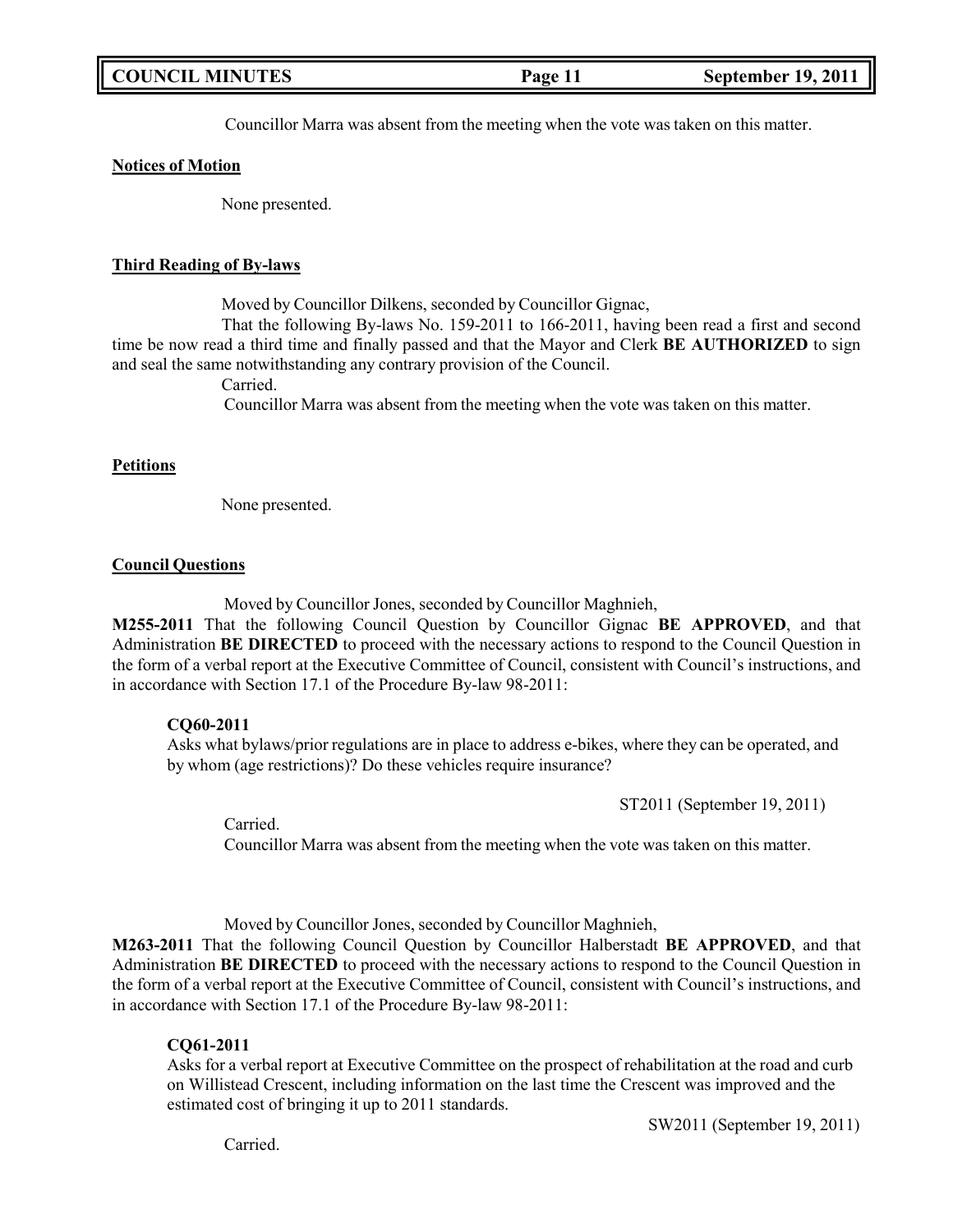| <b>COUNCIL MINUTES</b> | Page 12 | <b>September 19, 2011</b> |
|------------------------|---------|---------------------------|
|------------------------|---------|---------------------------|

Councillor Marra was absent from the meeting when the vote was taken on this matter.

### **Adjournment**

Moved by Councillor Hatfield, seconded by Councillor Payne, That this Council meeting stand adjourned until the next regular meeting of Council or at the call of the Mayor.

Carried.

Accordingly, the meeting is adjourned at 8:32 o'clock p.m.

**MAYOR**

**CITY CLERK**

### **THIS IS A DRAFT COPY**

### **DEPUTY CITY CLERK/SENIOR MANAGER OF COUNCIL SERVICES**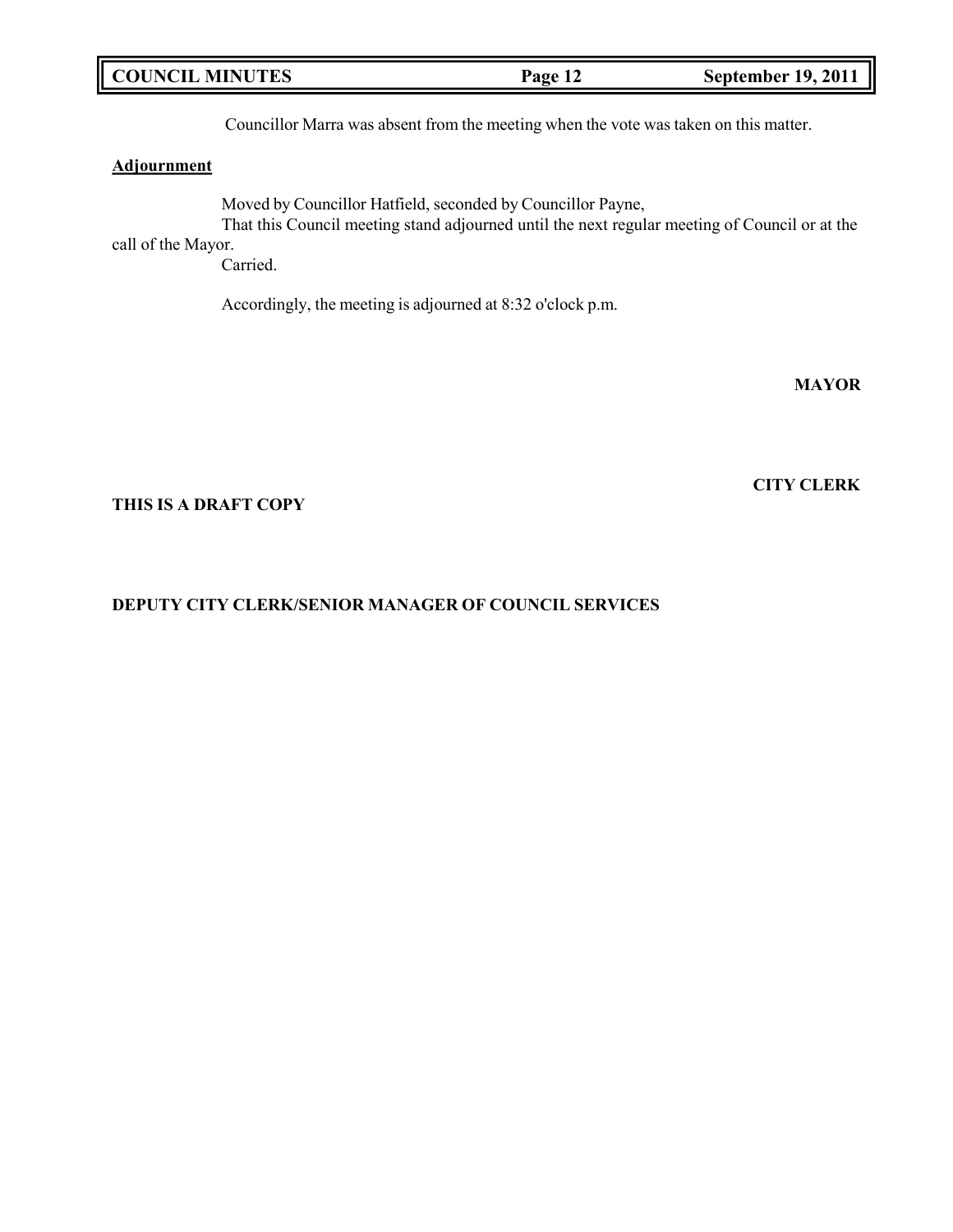# **COUNCIL MINUTES Page 13 September 19, 2011**

Dilkens Gignac

#### CR242/2011

**I** That the application of 617847 Ontario Limited for part-lot control exemption for lands known municipally as 11969, 11973, 11985 and 11989 Cobblestone Crescent and legally described as Part of Block 28, Registered Plan 12M-465, now designated as Parts 36 and 65, and 38 and 67, on Reference Plan 12R-19773, as identified on attached **Map No. PLC-005/11-1**, to allow the creation of 4 lots for semi- detached dwelling units, **BE APPROVED** for a period of 3 years.

**II** That By-law No. 159-2011 **BE ENACTED**.

Carried.

Report Number 15466 ZPLC2011 C1

Appendices Map No. PLC-005/11-1

Dilkens Gignac

### CR243/2011

That City Council **AUTHORIZE** the Executive Director, Operations to **BE ADDED** to the list of those individuals who are recognized by the Ministry of Transportation of Ontario (MTO) as having signing authority with respect to all matters concerning the Authorized Requester Agreement; in order to obtain driver and vehicle related information; and

That City Council **AUTHORIZE** the Executive Director, Operations to **BE AUTHORIZED** to sign the Contractual Agreement for Driver, Vehicle and Related Information (and/or any other necessary documents or declarations) as required by the Michigan Department of State in order to obtain driver and vehicle related information.

Carried.

Report Number **15476 MT2011 C2**

Dilkens Gignac

CR244/2011

- **I.** That the firm of RC Spencer and Associates, **BE RETAINED** for the design, preparation of contract drawings and specifications for Phase 1, Stages 1 and 2, and contract administration for Phase 1, Stage 1, for Riverside Drive Vista Improvements at a maximum fee of \$209,695.00 (plus HST) in accordance with their proposal for consulting services, dated June 16, 2011 to be charged to chart field: 007-5310-1790-02942-7086001.
- **II.** That the Chief Administrative Officer and City Clerk **BE AUTHORIZED** to sign an agreement with RC Spencer and Associates, satisfactory in form to the City Solicitor, in financial content to the City Treasurer and in technical content to the City Engineer.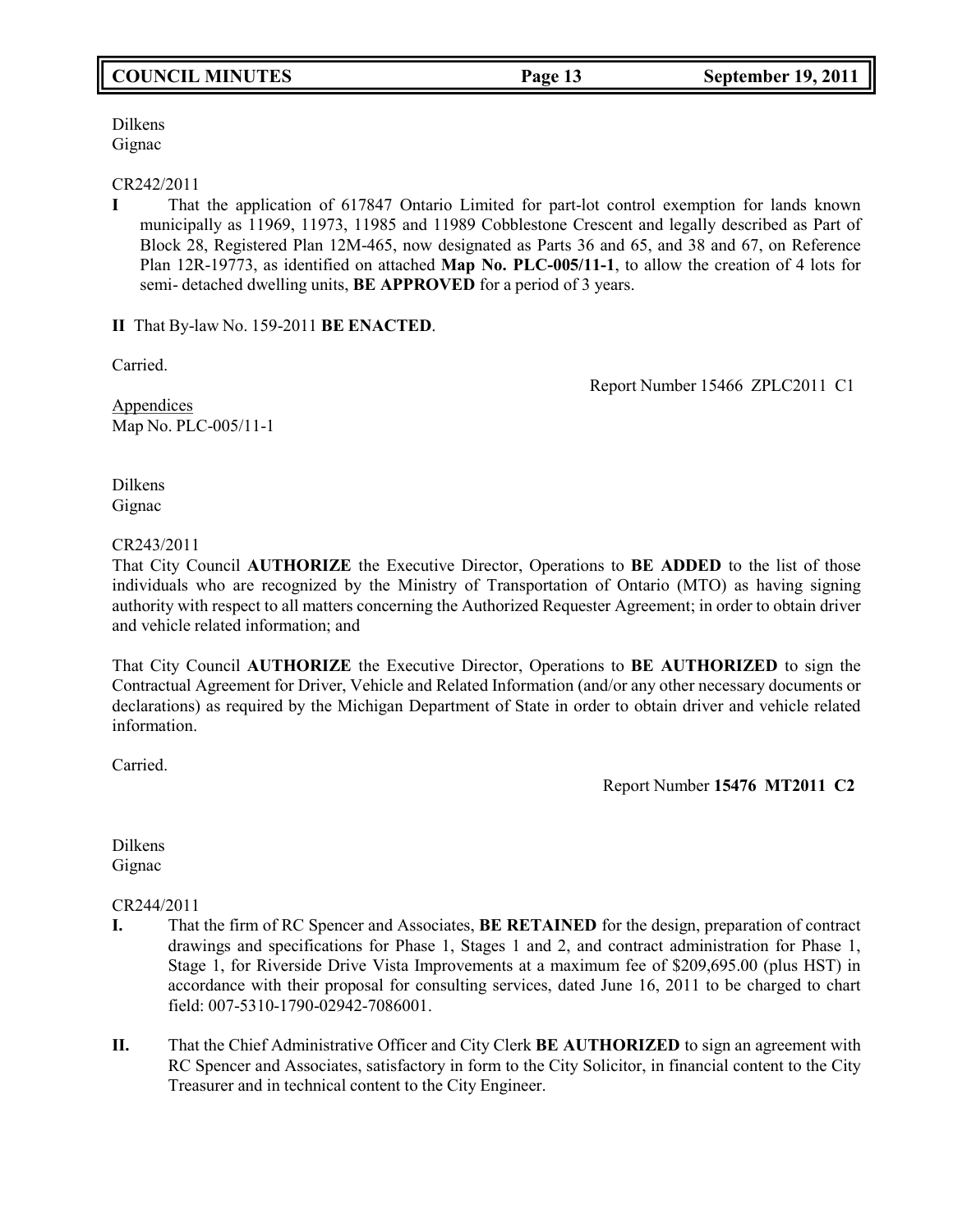| <b>COUNCIL MINUTES</b> | Page 14 | <b>September 19, 2011</b> |
|------------------------|---------|---------------------------|
|                        |         |                           |

- **III.** That, in order to proceed with construction of the Riverside Drive Vista Improvements, Phase 1, Stage 1, the City Engineer **BE AUTHORIZED** to proceed with the Award of Tender to the low bidder, subject to the tender meeting project specifications and being within the approved budget and subject to the terms and conditions of the City's Purchasing By-law 400-2004 (as amended); and that the Chief Administrative Officer and City Clerk **BE AUTHORIZED** to sign contract with the low Tenderer, satisfactory in form to the City Solicitor, in financial content to the Chief Financial Officer and City Treasurer, and in technical content to the City Engineer.
- **IV.** That the report on CQ93/2010, Pedestrian Node at Riverside Drive East and Buckingham/Ford, **BE RECEIVED** by Council for information.

Carried.

Report Number **15450 SW/8513 C3**

Dilkens Gignac

### CR245/2011

- 1. That the report on the completion of the Downtown Windsor Utilities & Streetscape Improvements, Phase 3 Project and City Centre Streetscape, Phase 4 & 5 (ISF project) **BE RECEIVED** for information, and
- 2. That approval **BE GIVEN** to transfer \$131,431 from the Streetscape Improvements (project #7092020) surplus to the Streetscape Improvements (project #7052085) to cover the deficit, as outlined in the financial matters section of the report*.*

Carried.

Report Number **15479 SW/10372 C4**

Jones Sleiman

### CR246/2011

That the report of the City Solicitor and the City Treasurer **BE RECEIVED** for information, that the entering into of a funding agreement with the Ontario Ministry of Agriculture, Food and Rural Affairs (OMAFRA) **BE APPROVED** and that the Chief Administrative Officer and the City Clerk

**BE AUTHORIZED** to execute the agreement substantially in the form and content attached as Appendix "A", approved as to form and content by the City Solicitor and the City Treasurer and that By-law 160-2011 **BE PASSED** to authorize this.

Carried.

Report Number **15492 SR/11026 5**

Appendices Agreement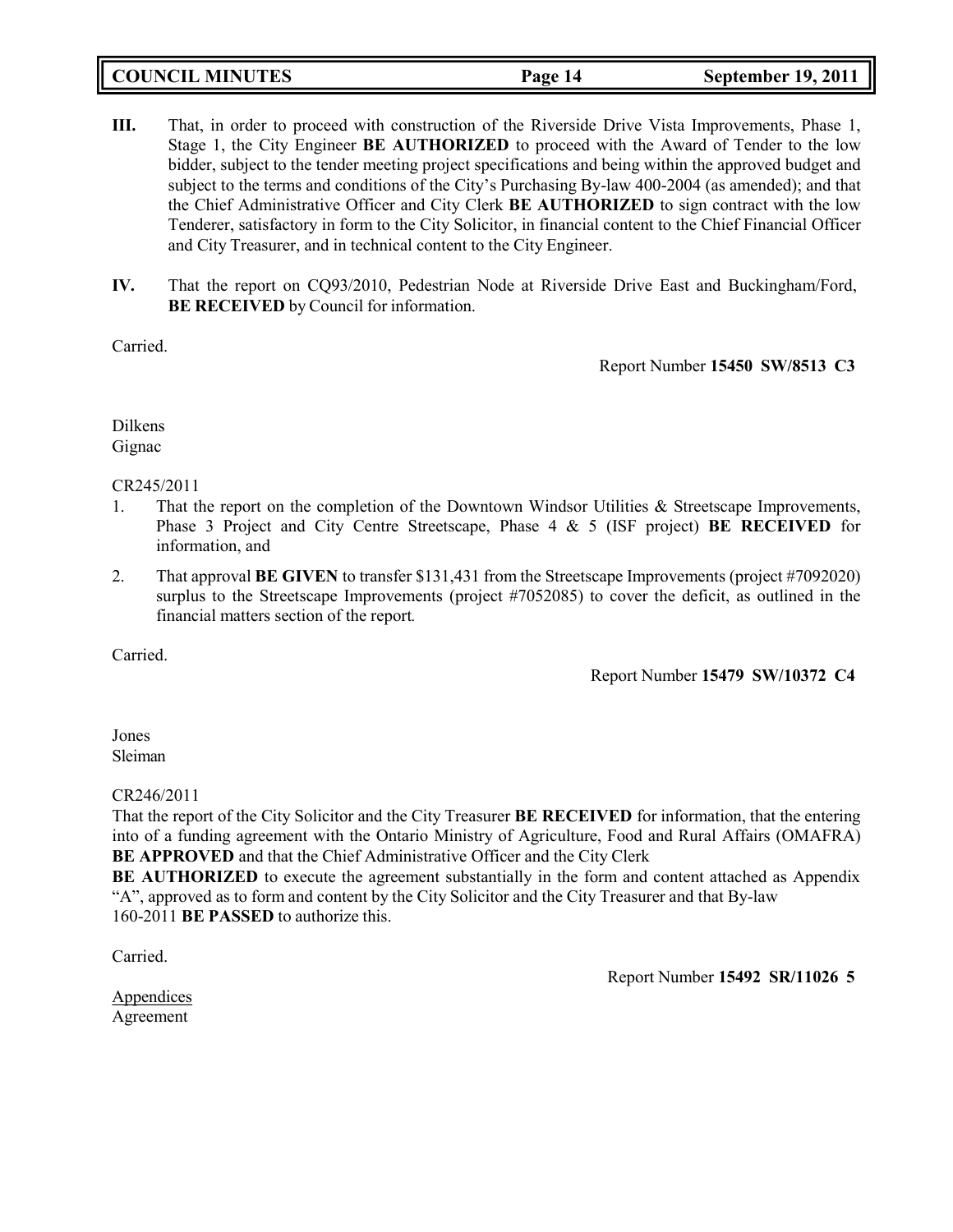| <b>COUNCIL MINUTES</b> | Page 15 | <b>September 19, 2011</b> |
|------------------------|---------|---------------------------|
|                        |         |                           |

**ADOPTED** by Council at its meeting held September 19, 2011 [**M244-2011**] VC/bm

# **SPECIAL MEETING OF COUNCIL – IN CAMERA September 19, 2011**

**Meeting called to order at: 4:03 p.m.**

# **Members in Attendance:**

Mayor E. Francis Councillor D. Dilkens (arrives at 4:09 p.m.) Councillor R. Jones Councillor A. Halberstadt Councillor F. Valentinis (arrives at 4:15 p.m.) Councillor B. Marra (arrives at 4:06 p.m.) Councillor P. Hatfield Councillor J. Gignac Councillor A. Maghnieh Councillor H. Payne Councillor E. Sleiman

# **Also in attendance:**

H. Reidel, Chief Administrative Officer

R. Warsh, Community Development and Health Commissioner and

- Corporate Leader Social Development, Health, Recreation and Culture
- M. Sonego, City Engineer and Corporate Leader Environmental Protection and Transportation
- G. Wilkki, City Solicitor and Corporate Leader Economic Development and Public Safety
- V. Critchley, City Clerk/Licence Commissioner and Corporate Leader Public Engagement and Human Resources
- T. Ardovini, Acting Chief Financial Officer/City Treasurer
- M. Stamp, Senior Property Agent (Items 2 and 3)
- C. Glassford, Legal Counsel (Item 4)

**Verbal Motion is presented by Councillor Jones, seconded by Councillor Sleiman,**

**that Rule 3.3 (c) of the** *Procedure By-law, 98-2011,* **BE WAIVED to add the following Agenda items:**

- **5. Personal Matter – Tourism Windsor Essex Pelee Island - update**
- **6. Property Matter – Economic Development matter**

**Motion Carried.**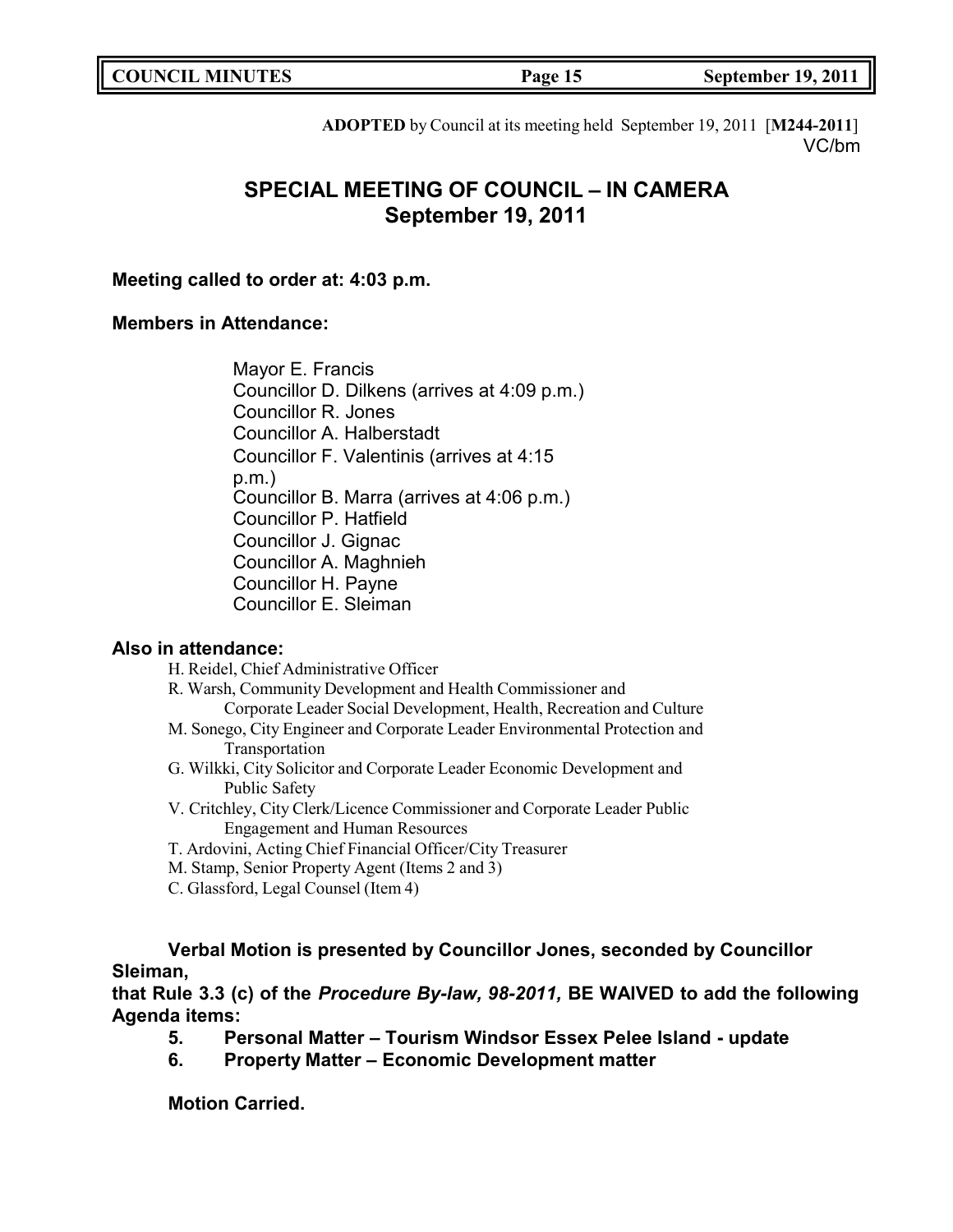| <b>COUNCIL MINUTES</b> | Page 16 | <b>September 19, 2011</b> |
|------------------------|---------|---------------------------|
|                        |         |                           |

**Verbal Motion is presented by Councillor Jones, seconded by Councillor Payne**

**to move in Camera for discussion of the following item(s):**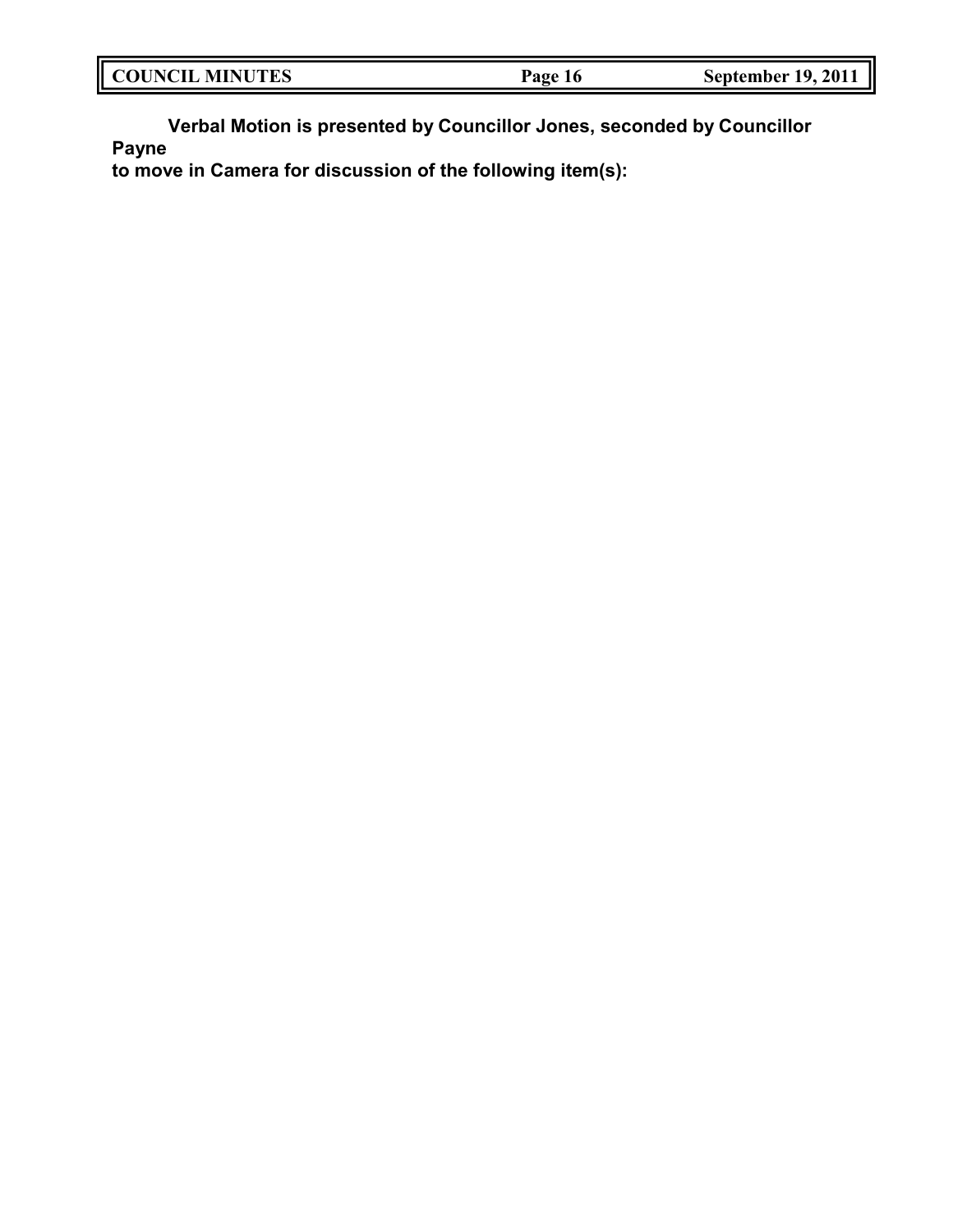**COUNCIL MINUTES Page 17 September 19, 2011**

| Item No. | <b>Subject</b>                                                                                       | Section – Pursuant to<br>Municipal Act, 2001,<br>as<br>amended |
|----------|------------------------------------------------------------------------------------------------------|----------------------------------------------------------------|
| 1.       | <b>Property matter – lease</b>                                                                       | 239(2)(a)(c)                                                   |
| 2.       | Property matter – expropriation                                                                      | 239(2)(c)                                                      |
| 3.       | Property matter – disposition of land                                                                | 239(2)(c)                                                      |
| 4.       | Property/Legal matter-security<br>0f<br>the<br>property/advice subject to solicitor-client privilege | 239(2)(a)(f)                                                   |
| 5.       | <b>Personal matter – Tourism Windsor Essex Pelee</b><br>Island – update – ADDED                      | 239(2)(b)                                                      |
| 6.       | <b>Property matter – Economic Development matter –</b><br><b>ADDED</b>                               | 239(2)(a)                                                      |

# **Motion Carried.**

# **Declarations of Pecuniary Interest:**

Mayor Francis discloses an interest on Item 2 as his wife is the tenant in a building owned by one of the property owners.

Councillor Maghnieh discloses an interest and abstains from voting on Item 2 as he was the provincial representative on this file before his election to Council.

Councillor Hatfield discloses an interest and abstains from voting on Item 3 as it relates to the Public School Board as his wife is a member of that Board.

**Discussion on the items of business. (Items 1, 2, 4, 3, 6 and 5)**

**Verbal Motion is presented by Councillor Jones, seconded by Councillor Sleiman, to move back into public session. Motion Carried.**

**Moved by Councillor Valentinis, seconded by Councillor Marra, THAT the Clerk BE DIRECTED to transmit the recommendation(s) contained in the report(s) discussed at the In-Camera Council Meeting held September 19, 2011 directly to Council for consideration at the next Regular Meeting.**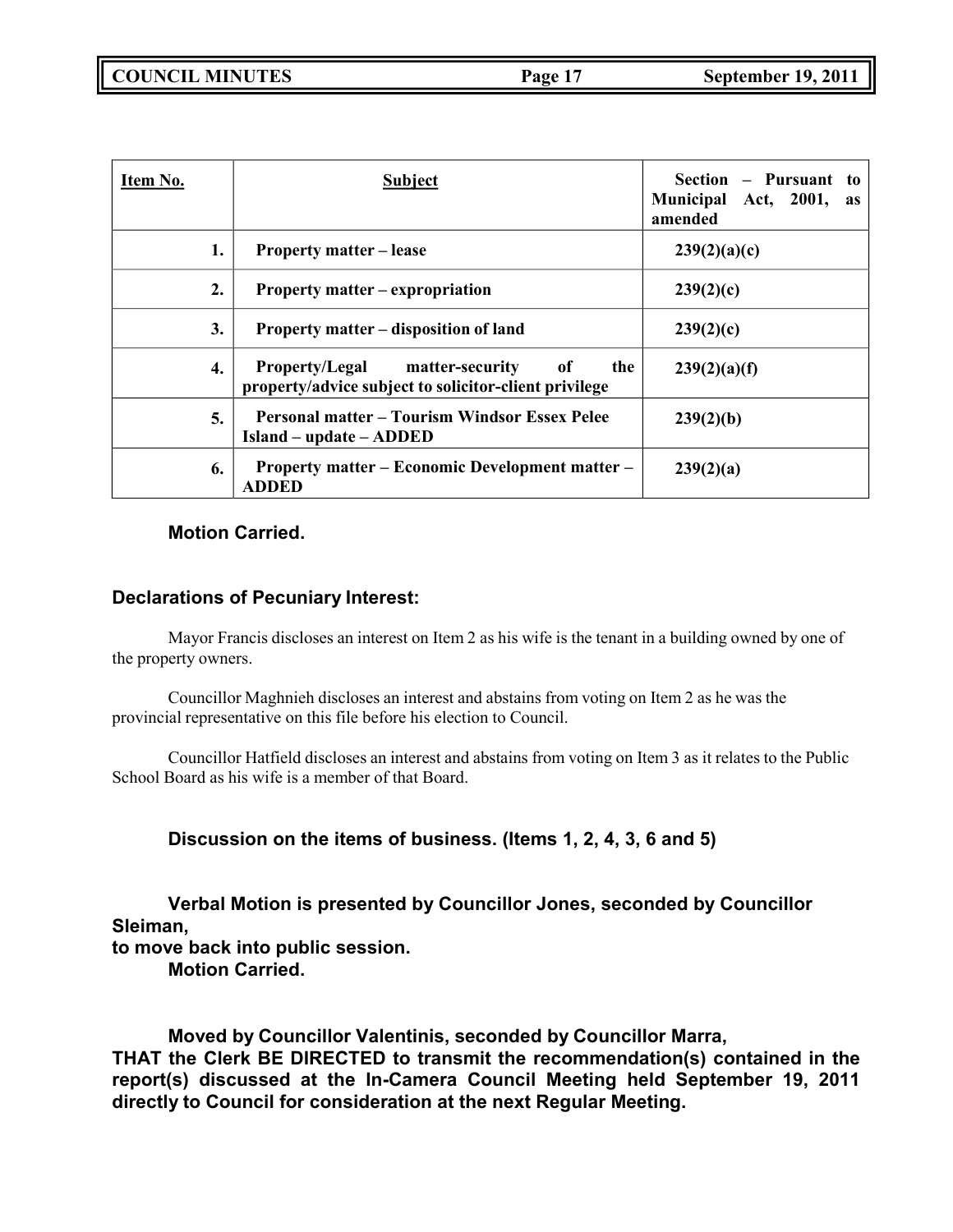| <b>COUNCIL MINUTES</b> | Page 18 | <b>September 19, 2011</b> |
|------------------------|---------|---------------------------|
|                        |         |                           |

1. That the recommendation contained in the in-camera report from the Asset/Lease Administrator, Property Supervisor, City Solicitor and Corporate Leader Economic Development and Public Safety and Chief Financial Officer/City Treasurer and Corporate Leader Finance and Technology respecting a property matter - lease **BE DEFERRED**.

2. That the recommendation contained in the in-camera report from the Property Coordinator, Property Supervisor, City Solicitor and Corporate Leader Economic Development and Public Safety and City Engineer and Corporate Leader Environmental Protection and Transportation respecting a property matter expropriation **BE APPROVED**.

# **Mayor Francis discloses an interest on this item. Councillor Maghnieh discloses an interest and abstains from voting.**

3. That the recommendation, as amended, contained in the in-camera report from the Property Supervisor, City Solicitor and Corporate Leader Economic Development and Public Safety, Executive Director of Parks and Facilities, City Engineer and Corporate Leader Environmental Protection and Transportation and Chief Financial Officer/City Treasurer and Corporate Leader Finance and Technology respecting a property matter – disposition of land **BE APPROVED**.

# **Councillor Hatfield discloses an interest and abstains from voting.**

4. That the recommendation contained in the in-camera report from Legal Counsel, City Solicitor and Corporate Leader Economic Development and Public Safety and Chief Financial Officer/City Treasurer and Corporate Leader Finance and Technology respecting a property/legal matter – security of the property/advice subject to solicitor-client privilege **BE APPROVED**.

5. That the confidential verbal update from Mayor Francis regarding an update on Tourism Windsor Essex Pelee Island **BE RECEIVED** and that Administration **BE DIRECTED** to proceed in accordance with the verbal direction of Council.

6. That the confidential verbal update from Mayor Francis on an economic development matter **BE RECEIVED**.

## **Motion Carried.**

**Moved by Councillor Jones, seconded by Councillor Sleiman, That the special meeting of council held September 19, 2011 BE ADJOURNED. (Time: 5:22 p.m.)**

**Motion Carried.**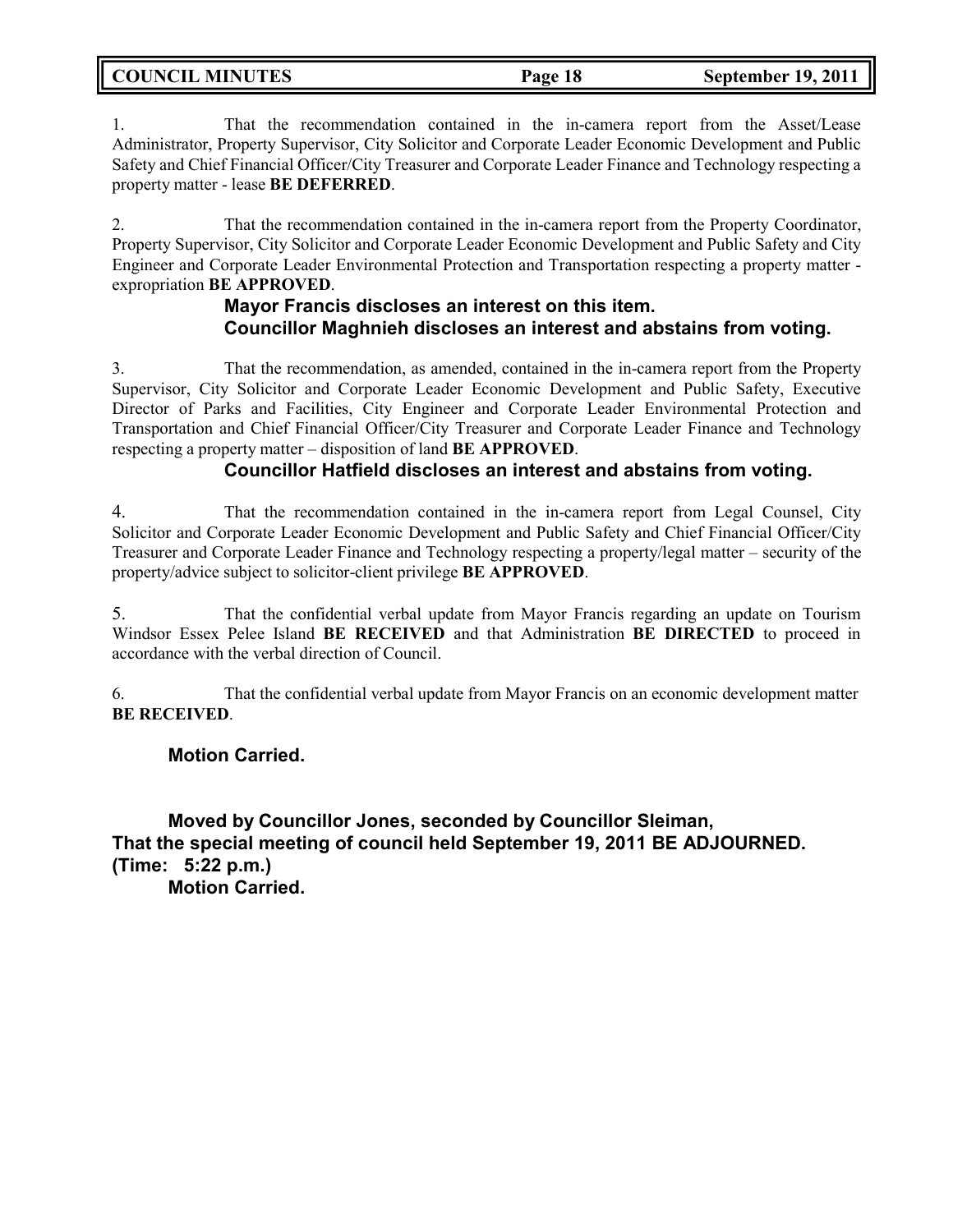| <b>COUNCIL MINUTES</b> | Page 19 | <b>September 19, 2011</b> |
|------------------------|---------|---------------------------|

**ADOPTED** by Council at its meeting held September 19, 2011 [**M245-2011**] VC/bm Windsor, Ontario, September 19, 2011

## **REPORT OF THE STRIKING COMMITTEE of its meeting held** September 6, 2011

| <b>PRESENT:</b> | Mayor Francis, Chair      |  |
|-----------------|---------------------------|--|
|                 | Councillor B. Marra       |  |
|                 | Councillor J. Gignac      |  |
|                 | Councillor R. Jones       |  |
|                 | Councillor H. Payne       |  |
|                 | Councillor A. Maghnieh    |  |
|                 | Councillor P. Hatfield    |  |
|                 | Councillor E. Sleiman     |  |
|                 | Councillor A. Halberstadt |  |
|                 | Councillor D. Dilkens     |  |
|                 | Councillor Valentinis     |  |

Your Committee submits the following recommendations:

1. That Michael Cardinal **BE APPOINTED** as a citizen member to the *Town & Gown Committee* for the 2011 – 2014 term, at the pleasure of Council or until a successor is appointed.

2. That Councillor Hatfield **BE APPOINTED** to the *Windsor Essex Community Housing Corporation* for the 2011 – 2014 term, to replace Councillor Sleiman, resigned.

3. That the resignation of Councillor Marra on the *Seniors Advisory Committee* **BE ACCEPTED**.

4. That Councillors Dilkens and Marra **BE APPOINTED** to the *City & School Boards Liaison Committee* for the 2011 – 2014 term.

5. That the resignation of Roger Marentette on the *Committee of Revision* **BE ACCEPTED** and further that the Clerk **BE REQUESTED** to review applications on file (submitted in 2011) and submit a recommendation to Council on a replacement for Mr. Marentette.

**CHAIR** 

CITY CLERK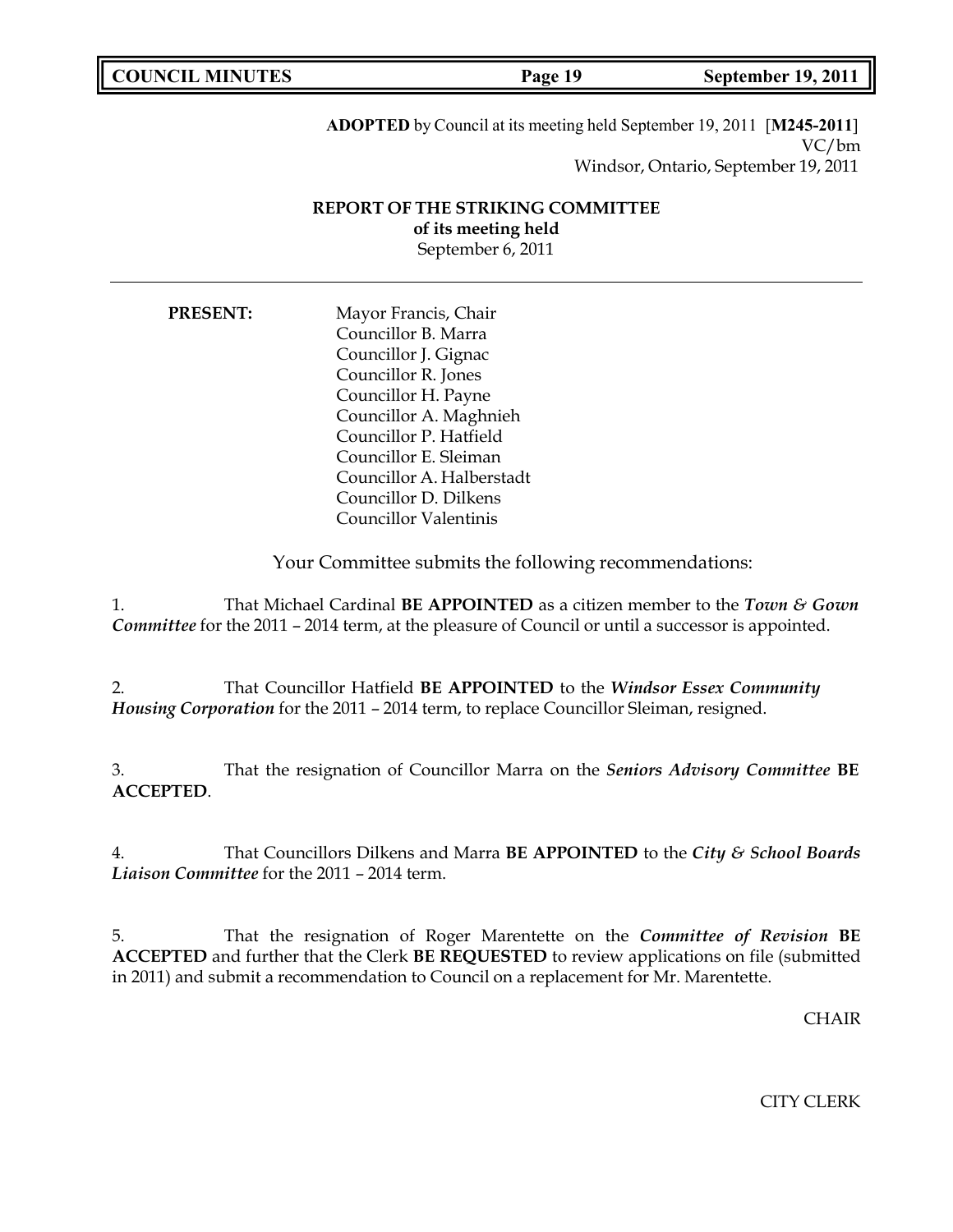| <b>COUNCIL MINUTES</b> | Page 20 | <b>September 19, 2011</b> |
|------------------------|---------|---------------------------|
|                        |         |                           |

**ADOPTED** by Council at its meeting held September 19, 2011 **[M243-2011]** /AA Windsor, Ontario September 19, 2011

## **REPORT NO. 27** of the **PLANNING STANDING COMMITTEE** of its meeting held September 12, 2011

**Present: Councillor Bill Marra, Chair Councillor Percy Hatfield Councillor Joanne Gignac Councillor Al Maghnieh Councillor Ed Sleiman**

That the following recommendations of the Planning Standing Committee **BE APPROVED** as follows**:**

Moved by Councillor Maghnieh, seconded by Councillor Gignac,

That an exemption from the Interim Control By-law 19-2007 as amended by By-law 35-2008 and the Demolition control By-law 20-2007, BE DENIED for Anne-Marie Laniak, the owner of the residential duplex at 357-359 Indian Road.

Carried. Councillor Sleiman voting nay.

*Clerk's Note:* The Report from the Executive Director of Planning/City Planner, entitled "Update- 357-359 Indian Road ICBL Exemption request – Summary of Meeting held September 7, 2011" dated September 8, 2011 is *attached* as background information.

Livelink #15405, Z/8581

**CHAIRPERSON**

**DEPUTY CITY CLERK**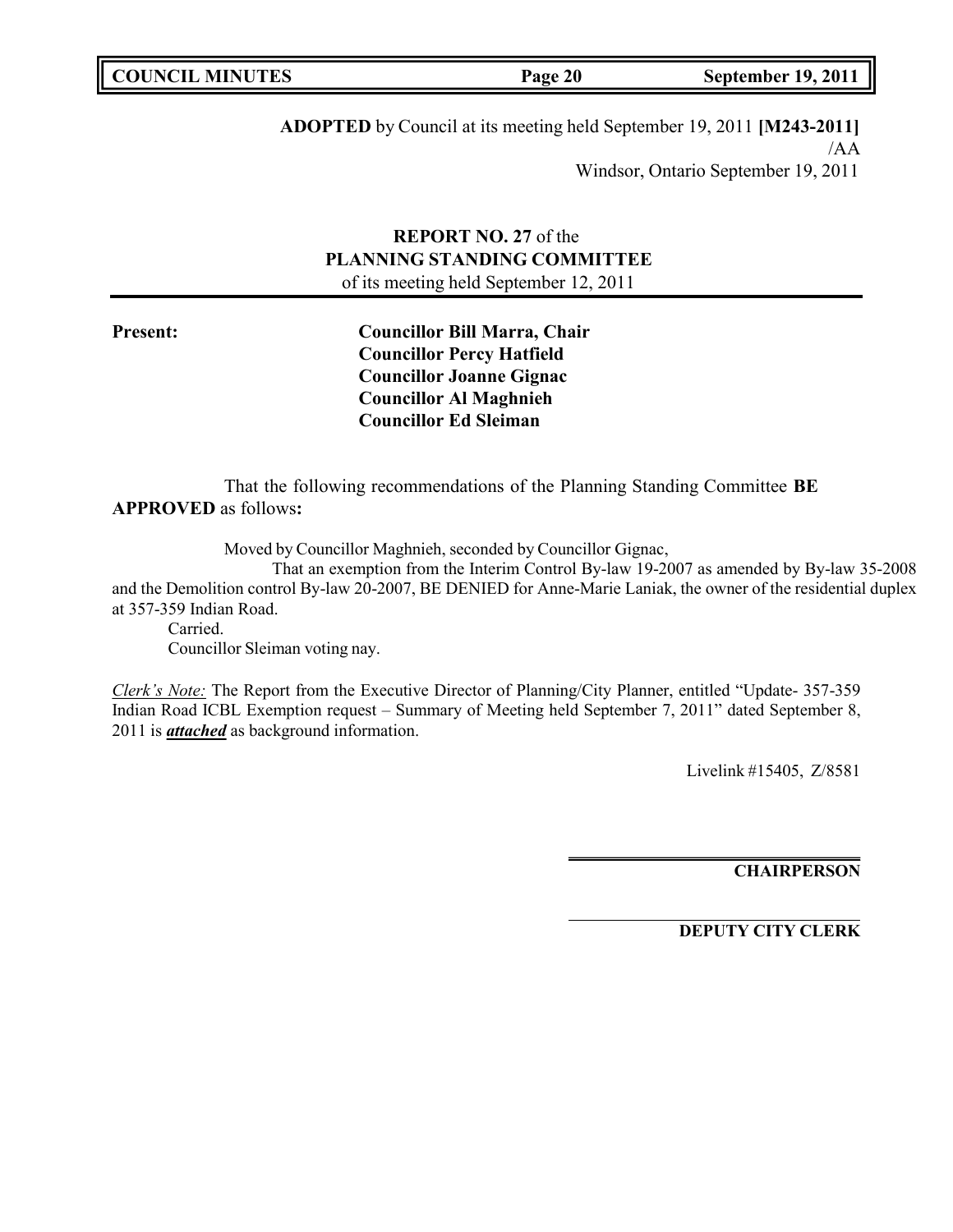| <b>COUNCIL MINUTES</b> | Page 21 | <b>September 19, 2011</b> |
|------------------------|---------|---------------------------|
|                        |         |                           |

# ADOPTED **by Council at its meeting held September 19, 2011** [M246-2011] **/RB** Windsor, Ontario September 19, 2011

# **REPORT NO. 22** of the **ENVIRONMENT & TRANSPORTATION STANDING COMMITTEE** of its meeting held August 31, 2011

**Present: Councillor Hatfield, Chair Councillor Halberstadt Councillor Payne Councillor Sleiman Councillor Valentinis**

That the following recommendations of the Environment and Transportation Standing Committee **BE APPROVED:**

Moved by Councillor Valentinis , seconded by Councillor Payne,

That the Parking By law 9023 – Amendments surrounding St. James Elementary Catholic School" **BE DEFERRED** to allow the St. James Elementary Parents Council, The Windsor-Essex County District School Board (WECDSB) and residents in the affected area to consult with the Traffic Department in determining a solution to the matter; and further;

That a final School Zone Policy **BE ACCOMPANIED** in that report; and further;

That Parking Enforcement **BE DIRECTED** to patrol the St. James Elementary neighbourhood and address "No Parking" and "No Stopping" by law violations during the week of September 6, 2011.

Carried.

LIVELINK 15452, ST2011

*Clerk's Note:* The report of the City Engineer dated August 25, 2011 entitled "Parking Bylaw 9023 – Amendments surrounding St. James Elementary Catholic School" is *attached* for information.

**CHAIRPERSON** 

COUNCIL ASSISTANT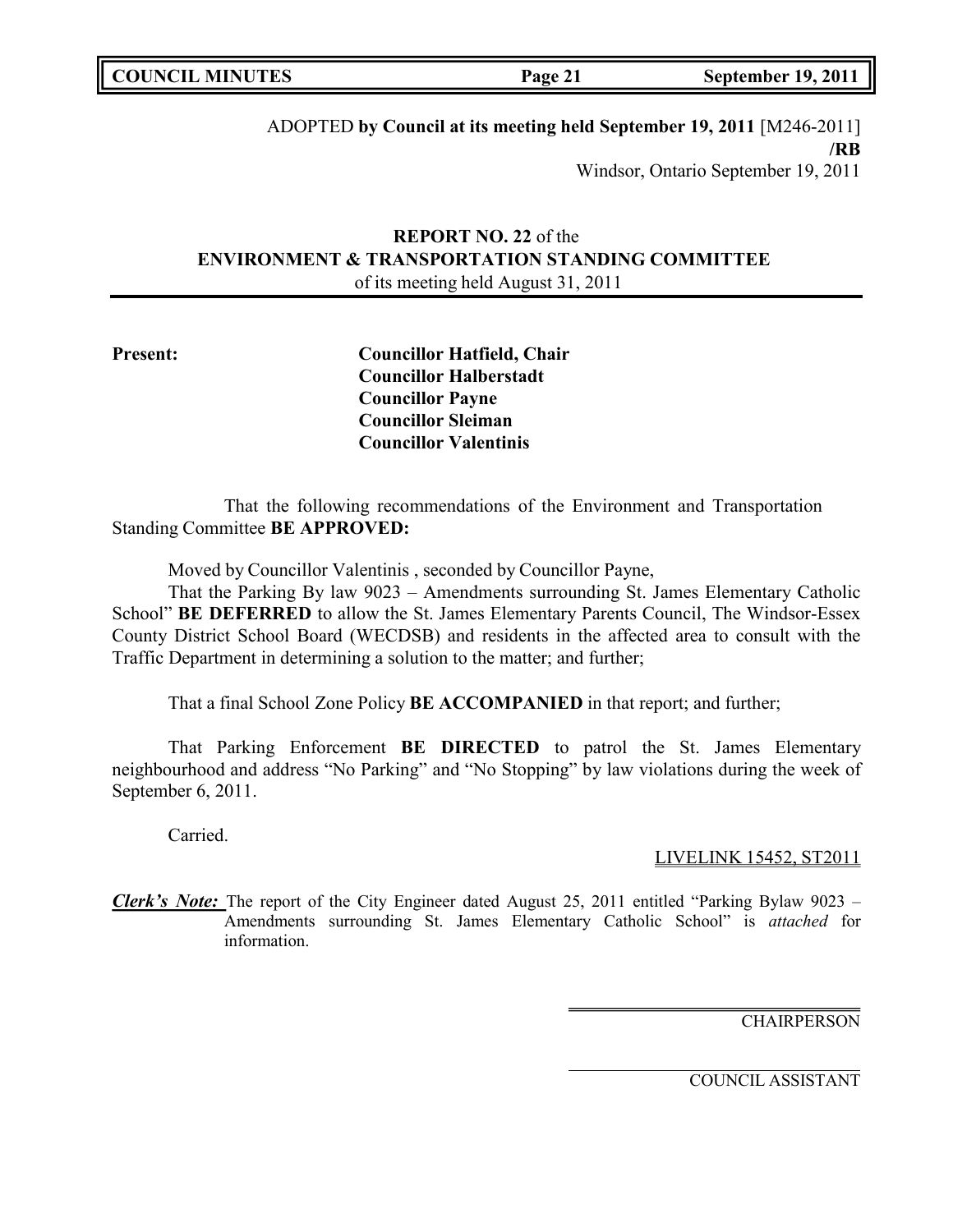| <b>COUNCIL MINUTES</b> | Page 22 | <b>September 19, 2011</b> |
|------------------------|---------|---------------------------|
|                        |         |                           |

# ADOPTED **by Council at its meeting held September 19, 2011** [M247-2011] **/RB** Windsor, Ontario September 19, 2011

# **REPORT NO. 23** of the **ENVIRONMENT & TRANSPORTATION STANDING COMMITTEE** of its meeting held August 31, 2011

**Present: Councillor Hatfield, Chair Councillor Payne Councillor Sleiman Councillor Valentinis Councillor Halberstadt**

That the following recommendations of the Environment and Transportation Standing Committee **BE APPROVED:**

Moved by Councillor Payne, seconded by Councillor Halberstadt ,

That the Parking By law 9023 **BE RECOMMENDED** to Council for amendment as listed and attached in Appendix "A" **EXCLUDING** Lappan Avenue from the most westerly limit of Woodward Boulevard to Bliss Road, and further;

That the City Solicitor **PREPARE** the necessary documents to amend the by law.

Carried.

Councillor Hatfield voting nay.

LIVELINK 15451, ST2011

*Clerk's Note:* The report of the City Engineer dated August 25, 2011 entitled "Parking Bylaw 9023 – Recommended Amendments on Lappan Ave., Woodward Blvd.. Blossom Crt., and Jane Crt." is *attached* for information.

**CHAIRPERSON** 

COUNCIL ASSISTANT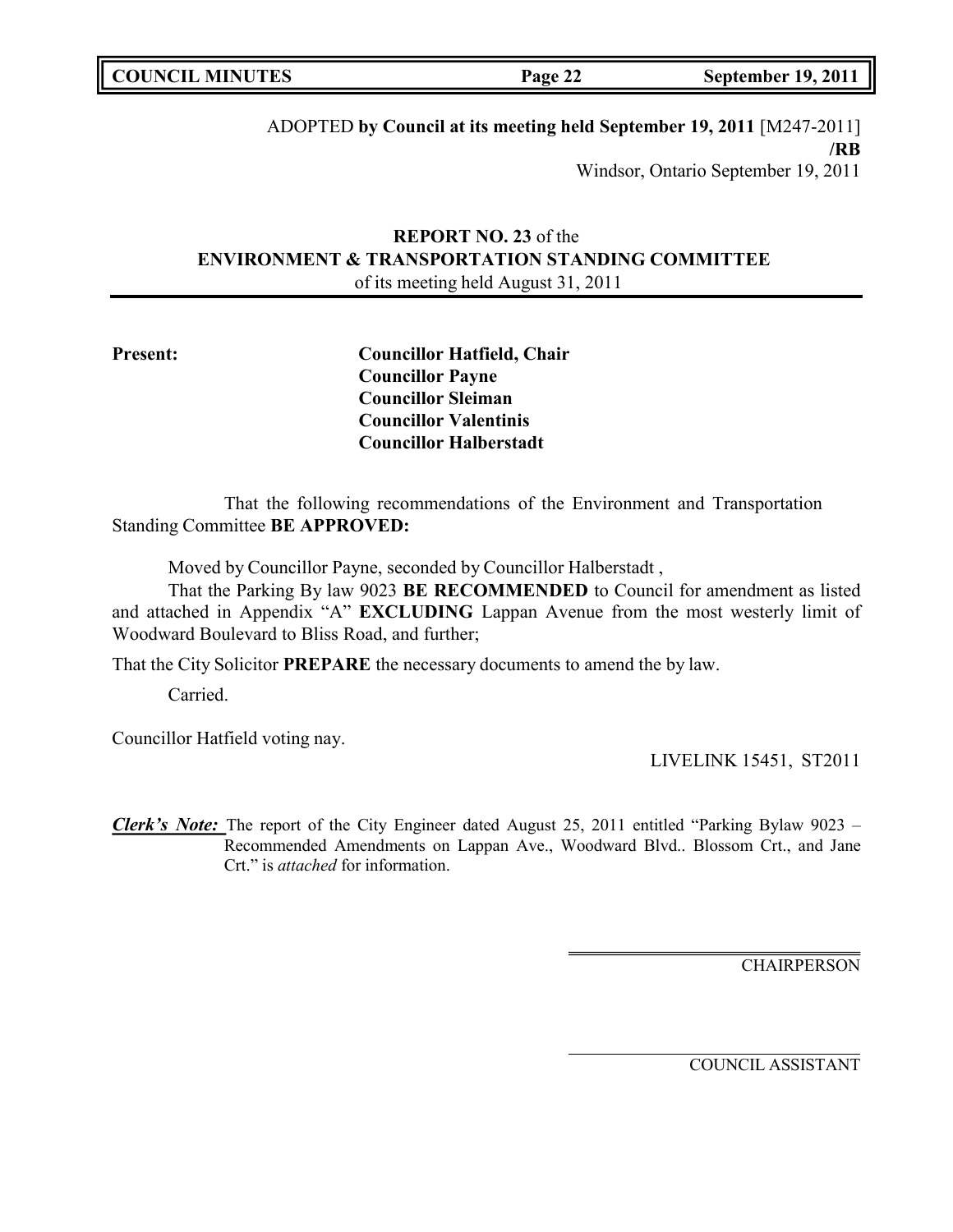ADOPTED **by Council at its meeting held September 19, 2011** [M248-2011] **/RB** Windsor, Ontario September 19, 2011

# **REPORT NO. 24** of the **ENVIRONMENT & TRANSPORTATION STANDING COMMITTEE** of its meeting held August 31, 2011

**Present: Councillor Hatfield, Chair Councillor Payne Councillor Sleiman Councillor Valentinis Councillor Halberstadt**

That the following recommendations of the Environment and Transportation Standing Committee **BE APPROVED:**

Moved by Councillor Halberstadt, seconded by Councillor Sleiman,

That the Chief Administrative Officer and City Clerk **BE AUTHORIZED** to sign the exhibitor contract agreement for the Enviro-Expo satisfactory in form to the City Solicitor, in financial content to the City Treasurer and in technical content to the City Engineer .

Carried.

Livelink 15404, GCE2011

*Clerk's Note:* The report of the City Engineer dated July 15, 2011 entitled "Enviro-Expo 2011" is *attached* for information.

**CHAIRPERSON** 

COUNCIL ASSISTANT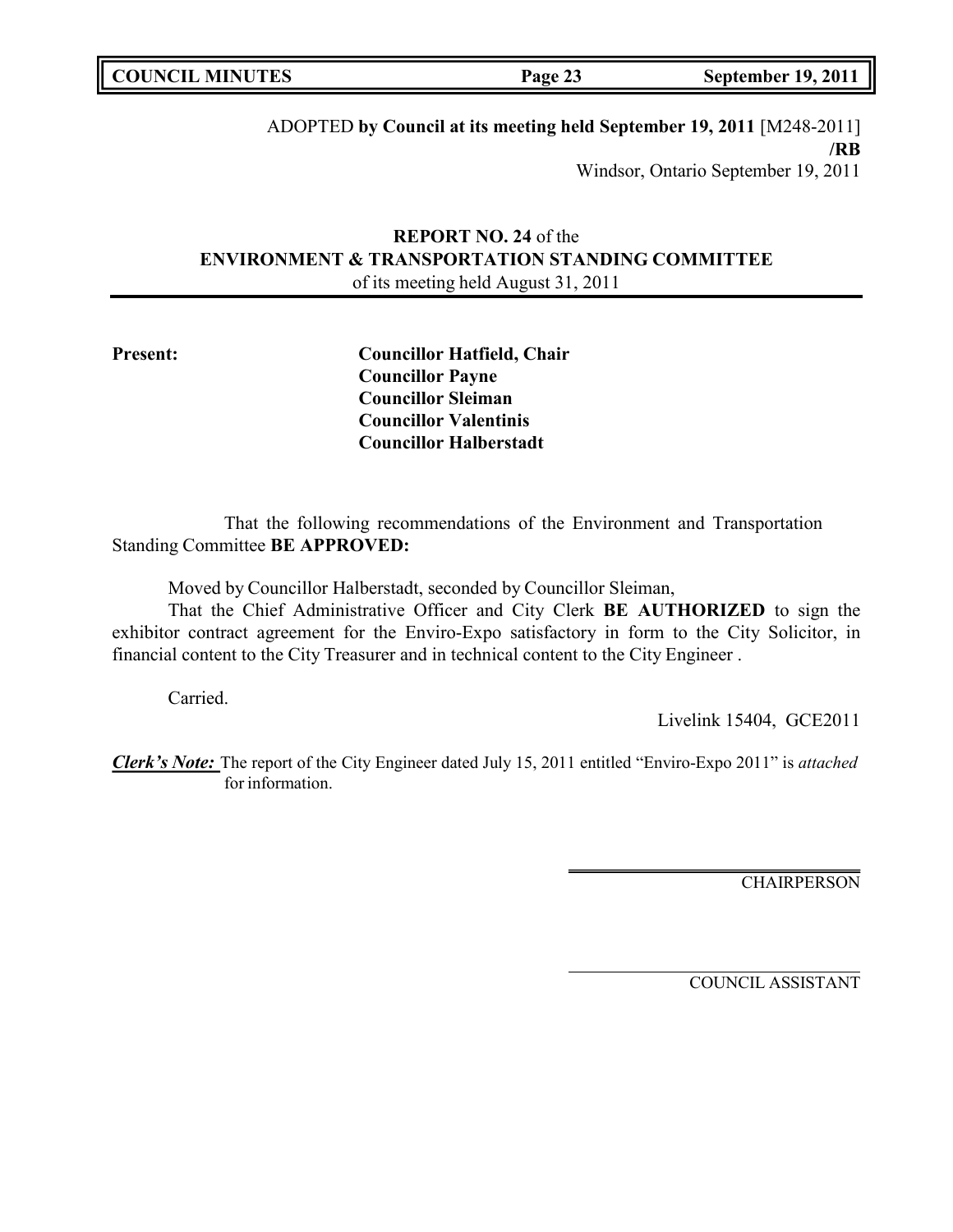*M249-2011 AMENDED BY M105-2013 ADOPTED MARCH 25, 2013*

ADOPTED by Council at its meeting held September 19, 2011 [M249-2011] /AA

Windsor, Ontario September 19, 2011

**REPORT NO. 30** of the **EXECUTIVE COMMITTEE** of its meeting held August 30 2011

**Members Present: Mayor E. Francis Councillor D. Dilkens Councillor J. Gignac Councillor A. Halberstadt Councillor P. Hatfield Councillor R. Jones Councillor A. Maghnieh Councillor H. Payne Councillor E. Sleiman Councillor F. Valentinis**

**Members Absent: Councillor B. Marra**

The following recommendation of the Executive Committee **BE APPROVED** as follows:

Moved by Councillor Hatfield, seconded by Councillor Maghnieh, That City Council **APPROVE** the Project Management Methodology Policy and Procedure *attached* as Schedule B.

Carried.

*Clerk's Note:* The Report from the Senior Manager, Development & Geomatics dated August 15, 2011 titled "Project Management Methodology Policy and Procedure" is *attached* as background information

**Livelink 15454 APM/7057**

**CHAIRPERSON** 

CITY CLERK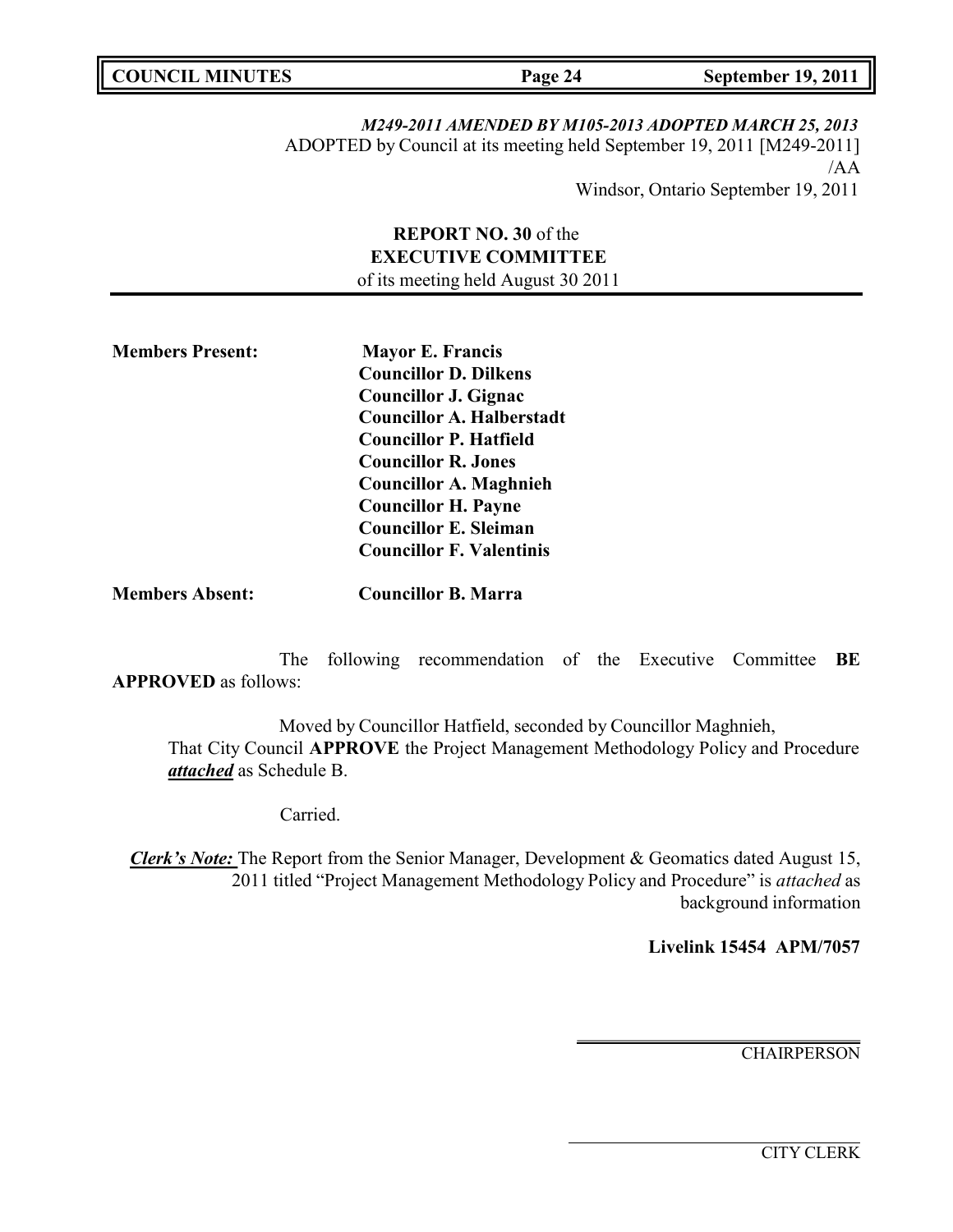| <b>COUNCIL MINUTES</b> | Page 25 | <b>September 19, 2011</b> |
|------------------------|---------|---------------------------|
|                        |         |                           |

ADOPTED by Council at its meeting held September 19, 2011 [M250-2011] /AA Windsor, Ontario September 19, 2011

# **REPORT NO. 31** of the **EXECUTIVE COMMITTEE** of its meeting held August 30 2011

**Members Present: Mayor E. Francis Councillor D. Dilkens Councillor J. Gignac Councillor A. Halberstadt Councillor P. Hatfield Councillor R. Jones Councillor A. Maghnieh Councillor H. Payne Councillor E. Sleiman Councillor F. Valentinis**

**Members Absent: Councillor B. Marra**

The following recommendation of the Executive Committee **BE APPROVED** as follows:

Moved by Councillor Maghnieh, seconded by Councillor Gignac,

That the City of Windsor **ENTER INTO AN AGREEMENT** with Windsor Utilities Commission (WUC) to provide the certification and inspection of water service installations on private property, effective January 1, 2012.

Carried.

*Clerk's Note:* The Report from the Chief Building Official dated July 22, 2011 titled "Building Department Assumption of Water Service Inspections from Windsor Utilities Commission (WUC)" is *attached* as background information

**Livelink 15250 MU2011**

**CHAIRPERSON** 

CITY CLERK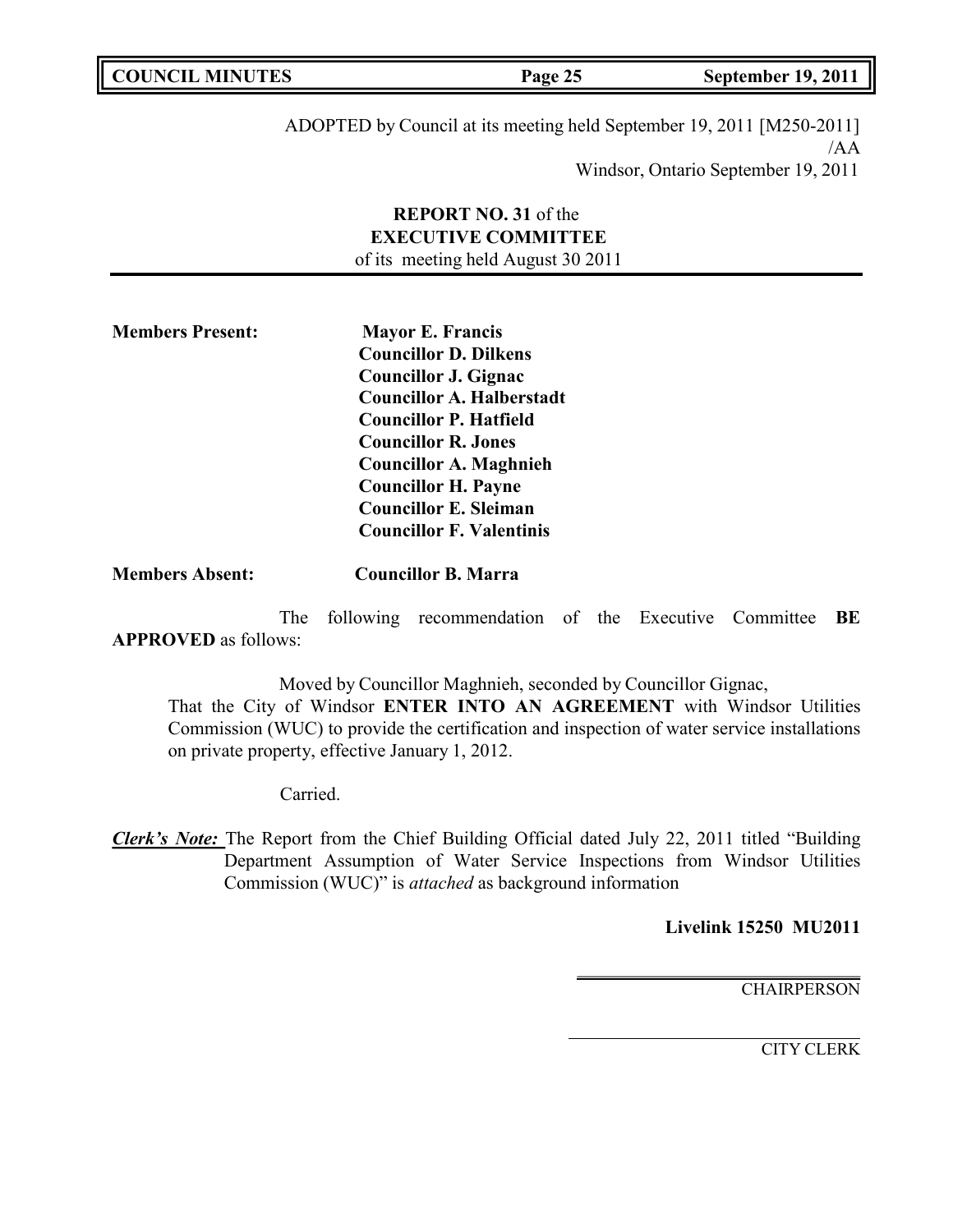| <b>COUNCIL MINUTES</b> | Page 26 | September 19, 2011 |
|------------------------|---------|--------------------|
|                        |         |                    |

ADOPTED by Council at its meeting held September 19, 2011 [M251-2011]  $/AA$ Windsor, Ontario September 19, 2011

# **REPORT NO. 32** of the **EXECUTIVE COMMITTEE** of its meeting held August 30 2011

**Members Present: Mayor E. Francis Councillor D. Dilkens Councillor J. Gignac Councillor A. Halberstadt Councillor P. Hatfield Councillor R. Jones Councillor A. Maghnieh Councillor H. Payne Councillor E. Sleiman Councillor F. Valentinis**

**Members Absent: Councillor B. Marra**

The following recommendation of the Executive Committee **BE APPROVED** as follows:

Moved by Councillor Maghnieh, seconded by Councillor Valentinis, **THAT** the Executive Standing Committee receive **FOR INFORMATION** the Delegation of Authority Status Report for the first half of 2011 (January 1, 2011 to June 30, 2011); and

**THAT** City Council **APPROVE** the addition of *Short Term Use of Facilities* to the list of items the Chief Administrative Officer, or designate, is authorized to approve through the Delegation of Authority By-law.

Carried.

*Clerk's Note:* The Report from the Manager of Corporate Administration and Assistant to the CAO dated August 12, 2011 titled "Delegation of Authority Semi-Annual Status Report for period January 1, 2011 through June 30, 2011" is *attached* as background information

**Livelink 15456 AS/7748**

**CHAIRPERSON**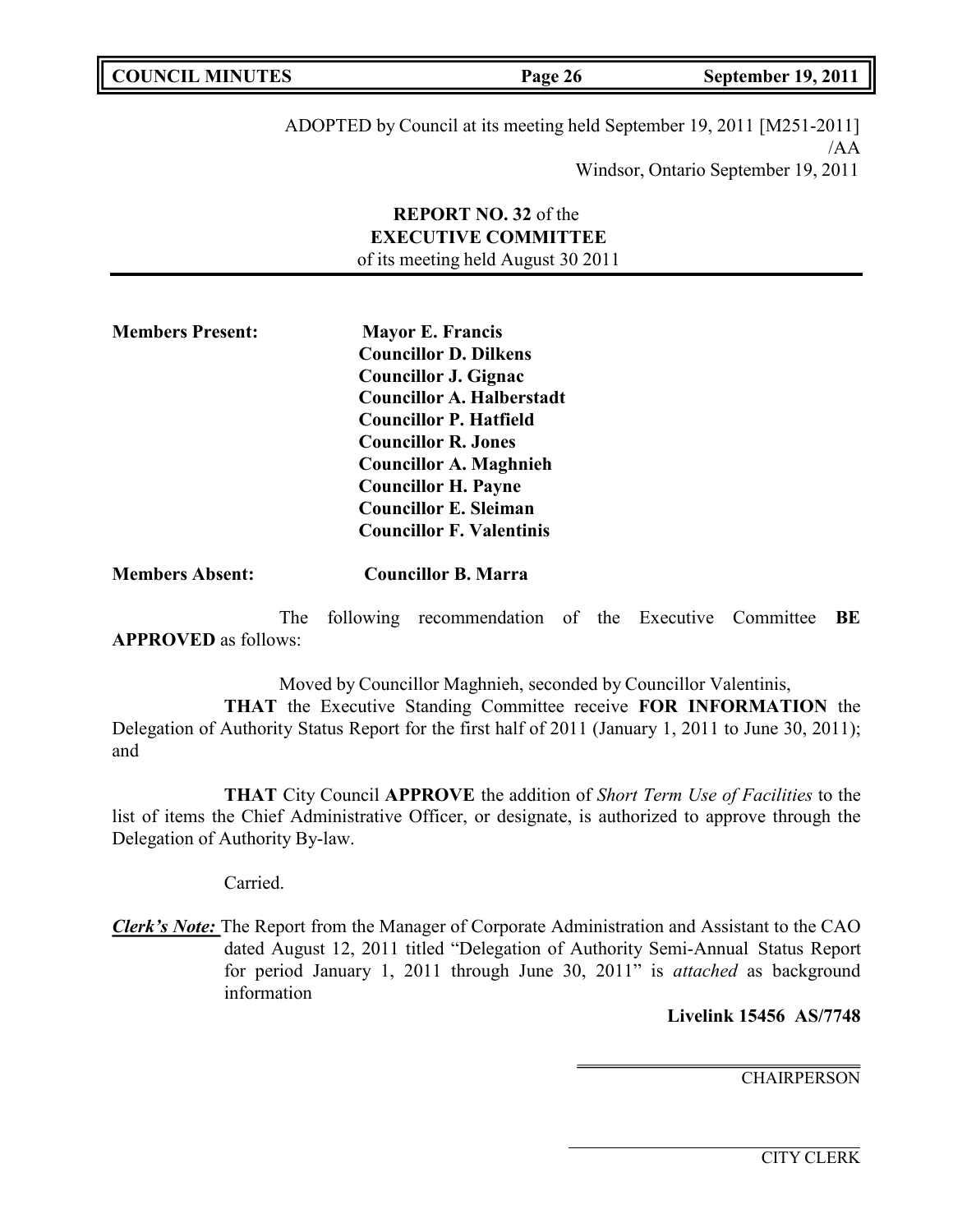| <b>COUNCIL MINUTES</b> | Page 27 | <b>September 19, 2011</b> |
|------------------------|---------|---------------------------|
|------------------------|---------|---------------------------|

# ADOPTED **by Council at its meeting held September 19, 2011** [M252-2011] **/AA** Windsor, Ontario September 19, 2011

# **REPORT NO. 35** of the **EXECUTIVE COMMITTEE** of its meeting held August 30 2011

**Members Present: Mayor E. Francis Councillor D. Dilkens Councillor J. Gignac Councillor A. Halberstadt Councillor P. Hatfield Councillor R. Jones Councillor A. Maghnieh Councillor H. Payne Councillor E. Sleiman Councillor F. Valentinis**

**Members Absent: Councillor B. Marra**

The following recommendation of the Executive Committee **BE APPROVED** as follows:

Moved by Councillor Hatfield, seconded by Councillor Sleiman,

A. THAT Council **APPROVE** each of the following proposed Building Permit Fee Reserve Deficit Reduction Recommendations: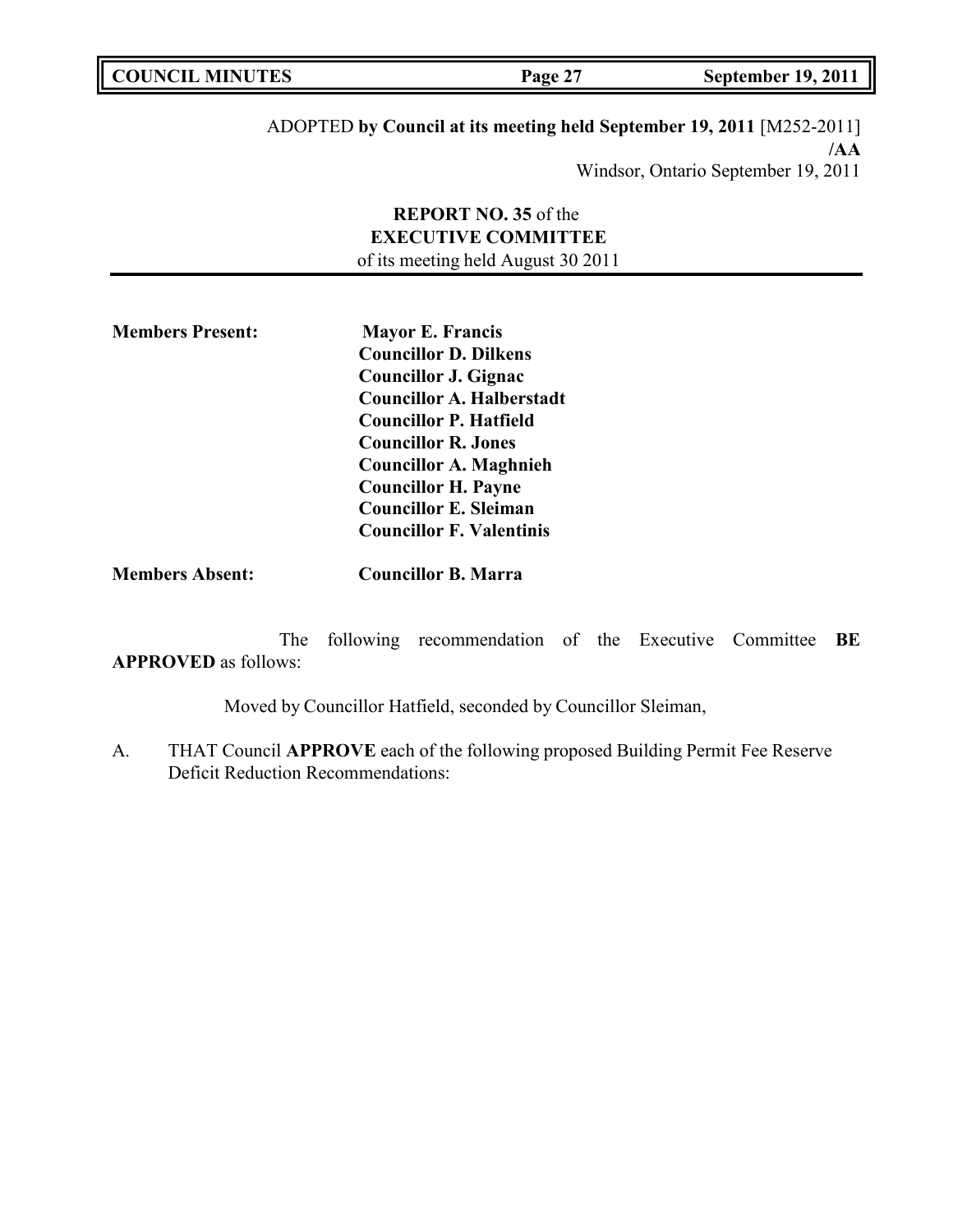**COUNCIL MINUTES Page 28 September 19, 2011**

|     |                                                                                                        | (Reduction)/            | (Reduction)/                |               |
|-----|--------------------------------------------------------------------------------------------------------|-------------------------|-----------------------------|---------------|
| Ħ   | <b>Action Plan Item</b>                                                                                | <b>Increase to Draw</b> | <b>Increase to Tax Levy</b> |               |
|     |                                                                                                        |                         | <b>Funded Portion of</b>    | <b>Budget</b> |
|     |                                                                                                        | on Reserve              | <b>Budget</b>               | Year          |
| (1) | Adjustment to Building Department Costs Apportionment                                                  | \$<br>$(341, 394)$ \$   | 341,394                     | 2012          |
|     | (Property Standards Enforcement)                                                                       |                         |                             |               |
| (2) | In-Camera Item                                                                                         | (69, 678)               | (17, 420)                   | 2012          |
| (3) | In-Camera Item                                                                                         | (71, 152)               | (30,980)                    | 2012          |
| (4) | Revenue from adopted Water Service Inspections                                                         | (15,000)                |                             | 2012          |
| (5) | In-Camera Item                                                                                         | (116, 534)              | (12, 948)                   | 2012          |
| (6) | In-Camera Item                                                                                         |                         | (87, 785)                   | 2012          |
| (7) | Additional permit revenue at proposed new minimum<br>permit fee of \$125 instead of former fee of \$75 | (70,000)                |                             | 2012          |
| (8) | In-Camera Item                                                                                         | (353, 962)              | 16,448                      | 2013/14       |
| (9) | Retain levy savings as contingency from items 2, 3, 5, 6<br>(only if accepted)                         | (149, 132)              | 149,132                     | 2012          |
|     | (10) Adjust Building Dept. Revenue Budget to Reflect<br><b>Projected Actuals</b>                       | 400,000                 |                             | 2012          |
|     | TOTAL PROPOSED NET COST (REDUCTIONS) / INCREASES *                                                     | (786,853) \$            | 357,842                     |               |

**\*** Total savings assumes that all recommendations (1) through (10) receive approval.

B. THAT Council **APPROVE** the establishment of an independent contra reserve fund (offsetting placeholder) to the Building Permit Fee Reserve fund to be funded from future Corporate Reserve Enhancement Funding for the purpose of mitigating the reported deficit balance in the Building Permit Fee Reserve until such time that it returns to a positive balance.

Carried.

*Clerk's Note:* The Report from the Financial Planning Administrator & Building Department Management Team dated July 19, 2011 titled "Proposed Building Permit Fee Reserve Deficit Reduction Action Plan" is *attached* as background information

# **Livelink 15110 SB2011**

CHAIRPERSON

CITY CLERK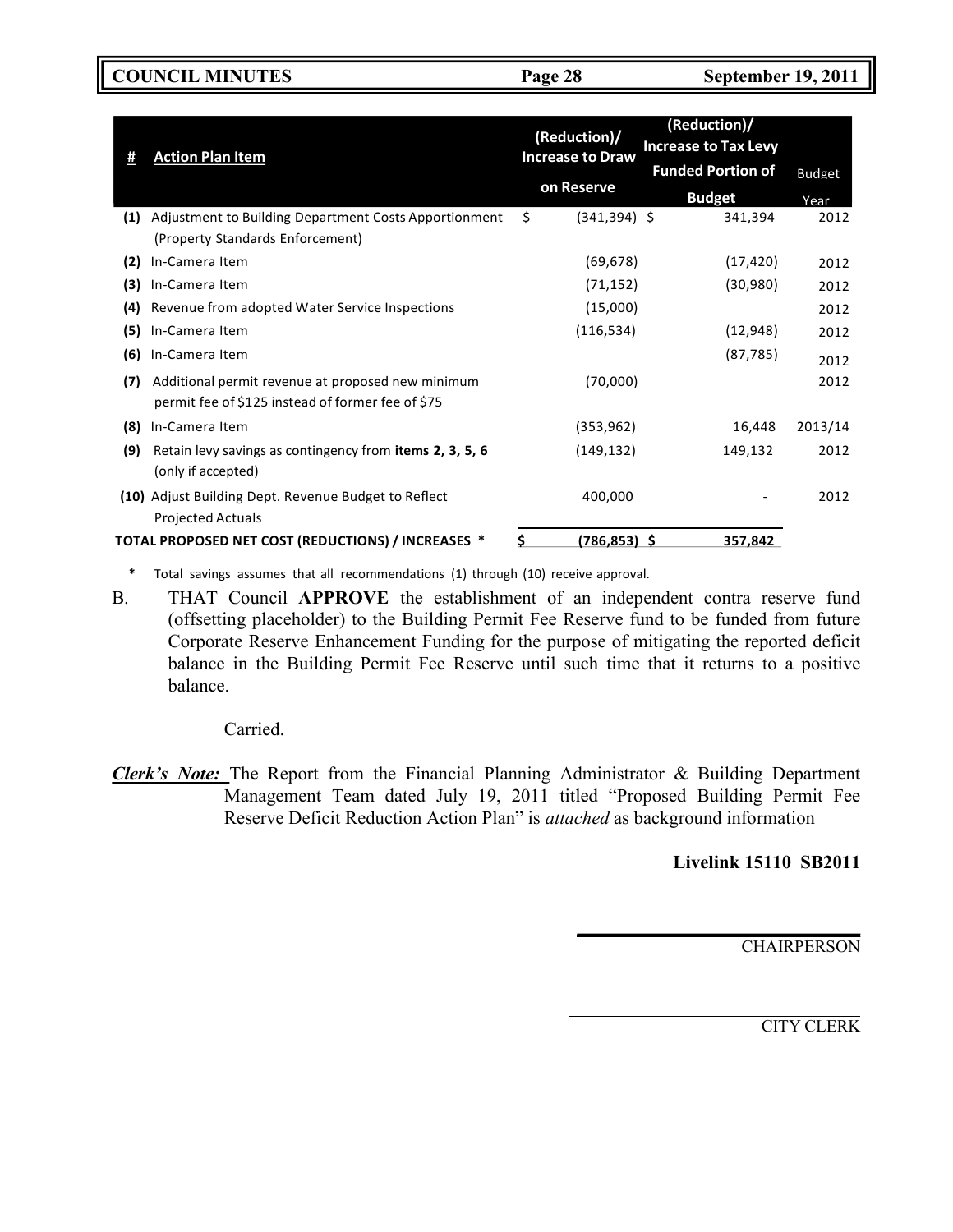| <b>COUNCIL MINUTES</b> | 20<br>$P$ age 2. | <b>September 19, 2011</b> |
|------------------------|------------------|---------------------------|
|                        |                  |                           |

ADOPTED by Council at its meeting held September 19, 2011 [M253-2011] /AA Windsor, Ontario September 19, 2011

# **REPORT NO. 36** of the **EXECUTIVE COMMITTEE** of its meeting held August 30 2011

**Members Present: Mayor E. Francis Councillor D. Dilkens Councillor J. Gignac Councillor A. Halberstadt Councillor P. Hatfield Councillor R. Jones Councillor A. Maghnieh Councillor H. Payne Councillor E. Sleiman Councillor F. Valentinis**

**Members Present: Councillor B. Marra**

The following recommendation of the Executive Committee **BE APPROVED** as follows:

Moved by Councillor Gignac, seconded by Councillor Dilkens, THAT Council **RECEIVE FOR INFORMATION** the 2011 Life-to-Date Capital Project Variance Report as at June 30, 2011 from the Chief Financial Officer and City Treasurer. Carried. Councillors Valentinis and Payne voting nay.

*Clerk's Note:* The Report from the Chief Financial Officer dated August 12, 2011 titled "Capital Project Variance Report as at June 30, 2011" is *attached* as background information **Livelink 15446 AFB/10824**

**CHAIRPERSON** 

CITY CLERK